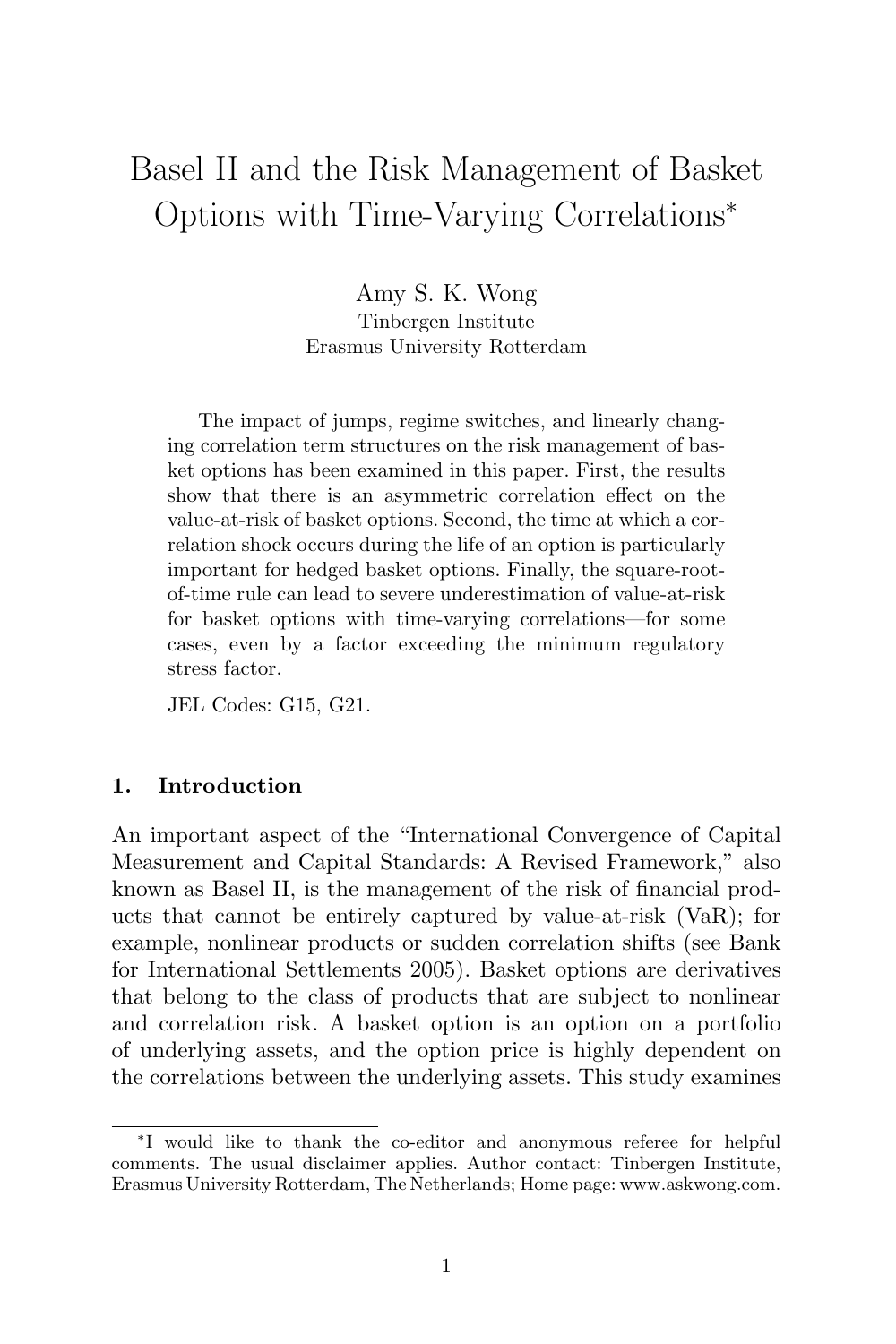basket options, because they are widely used across many financial markets, such as foreign exchange markets (see, e.g., Bennett and Kennedy 2004, Dammers and McCauley 2006), credit derivatives markets (e.g., Duffie and Singleton 2003), and equity markets (e.g., Pellizzari 2005). Many studies, such as Margrabe (1978), Curran (1994), Milevsky and Posner (1998), Brigo et al. (2004), and Deelstra, Liinev, and Vanmaele (2004), value basket options under the assumption of constant correlations between the processes of the underlying assets. However, recent empirical studies (e.g., Goetzmann, Li, and Rouwenhorst 2005), have shown that correlations of stock returns are considerably time varying.

Therefore, this paper examines the impact of time-varying correlation term structures on pricing and hedging of basket options as well as the implications for risk management. Empirical examination of the correlations between equity indices S&P 500, FTSE 100, and the Merrill Lynch government bond index shows that empirical features such as jumps, regime switches, and (nearly) linearly changing correlations can occur in practice. The main contribution of this study is to take these features into account in the correlation term structures of the basket options. To my knowledge, the impact of correlation jumps, regime switches, and linear correlation changes on the value-at-risk of basket options and the performance of the square-root-of-time rule have not yet been examined in the literature. Studies such as Skintzi, Skiadopoulos, and Refenes (2005) have analyzed the impact of estimation errors of constant correlation on value-at-risk of a portfolio of standard European options. Pellizzari (2005) examines a linearly increasing volatility structure for hedged basket options and the corresponding risk measures but does not look at time variation of correlations. Kupiec (1998) performs stress tests taking time-varying correlations into account for portfolios with linear exposure to underlying assets.

A second contribution of this study is an analysis on VaR of hedged basket options and the performance of the square-root-oftime rule for these positions when the correlation term structure contains the above-mentioned time variation. In practice, financial institutions often hedge their outstanding option positions to reduce the exposure to risk of the position and apply the square-root-oftime rule to the one-day VaR in order to obtain an estimate of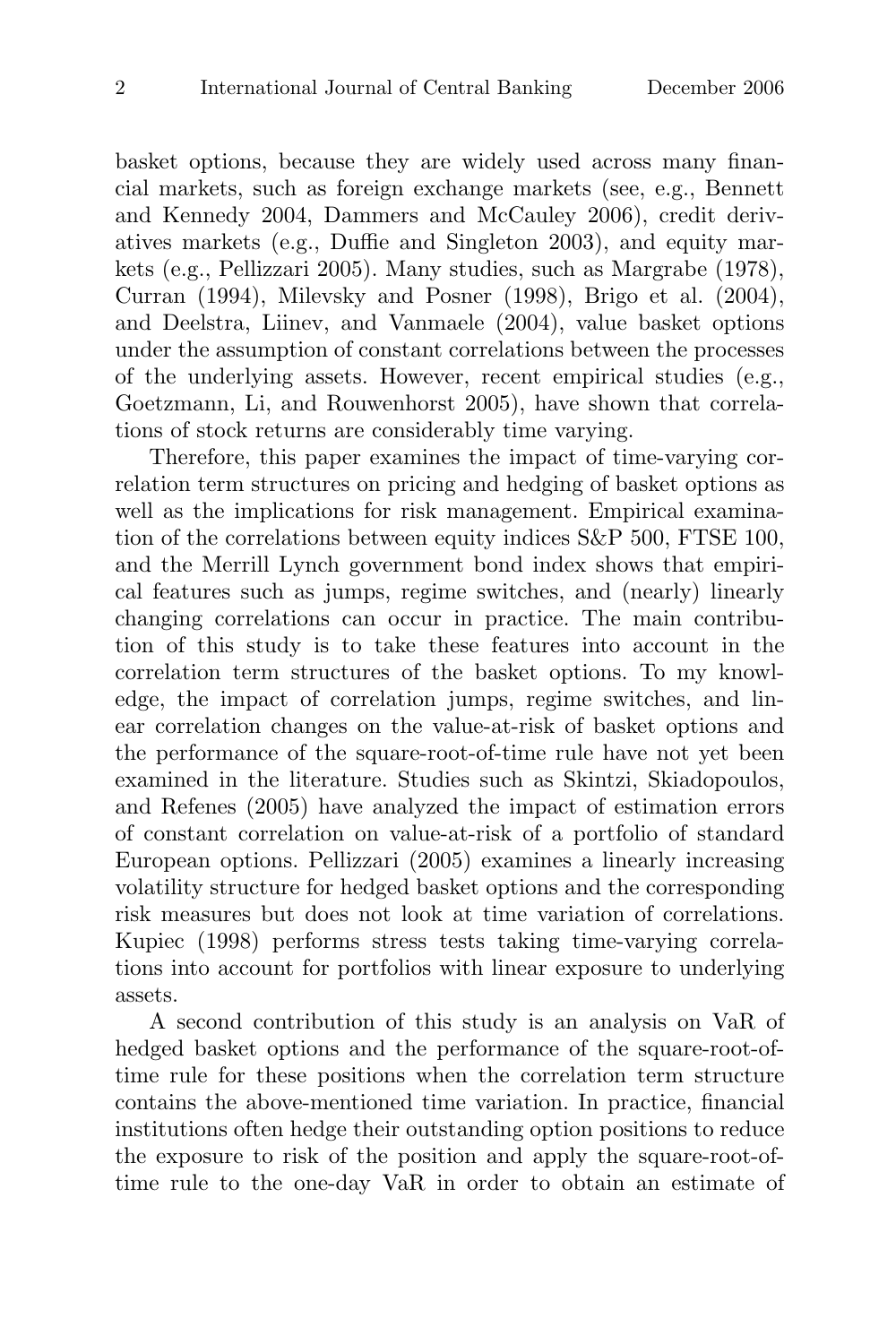the regulatory ten-day VaR. The performance of the square-root-oftime rule has been studied, for example, for GARCH processes by Diebold et al. (1997) and for jump diffusion processes by Danielsson and Zigrand (2005).

Moreover, this paper discusses the differences between the risk measure VaR and the coherent risk measure CVaR (conditional value at risk) for basket options, where the latter (more robust) measure can give additional information needed in some cases to give an adequate risk assessment of the derivatives position.

In this paper, a Monte Carlo simulation study has been performed for basket options with time-varying correlation term structures against the benchmark of constant correlations. The results are as follows.

First, there is an asymmetric correlation effect on the VaR of the basket option, where a change in negative (constant) correlations between the underlying assets has a greater impact on the VaR than a change in positive correlations of the same magnitude. This result is surprising: it is widely known that well-diversified asset portfolios (i.e., negative correlations) are less risky than portfolios with highly correlated assets, so one might expect that a basket option on a well-diversified portfolio is also relatively less risky. The results show that the potential loss values given by (C)VaR are indeed lower for basket options on negatively correlated assets, but at the same time the changes in (C)VaR are more subject to correlation risk as well. Ignoring this result can lead to serious underestimation of the VaR if sudden changes in market conditions occur. Another implication of this result is that VaR estimation of basket options on well-diversified baskets is relatively more prone to model risk, since in practice correlations have to be estimated under the assumption of a certain correlation model such as  $RiskMetrics^{TM}$ . For studies on the impact of estimation errors of constant correlations, see Fengler and Schwendner (2004) for basket options and Skintzi, Skiadopoulos, and Refenes (2005).

Second, the time at which correlation shocks occur during the life of the option is important for the VaR of basket options (especially if hedging is applied), even though the payoff of the basket option only depends on the value of the underlying assets at maturity. Compared with constant correlations at the average value of the time-varying correlations over the life of the option as a benchmark, the results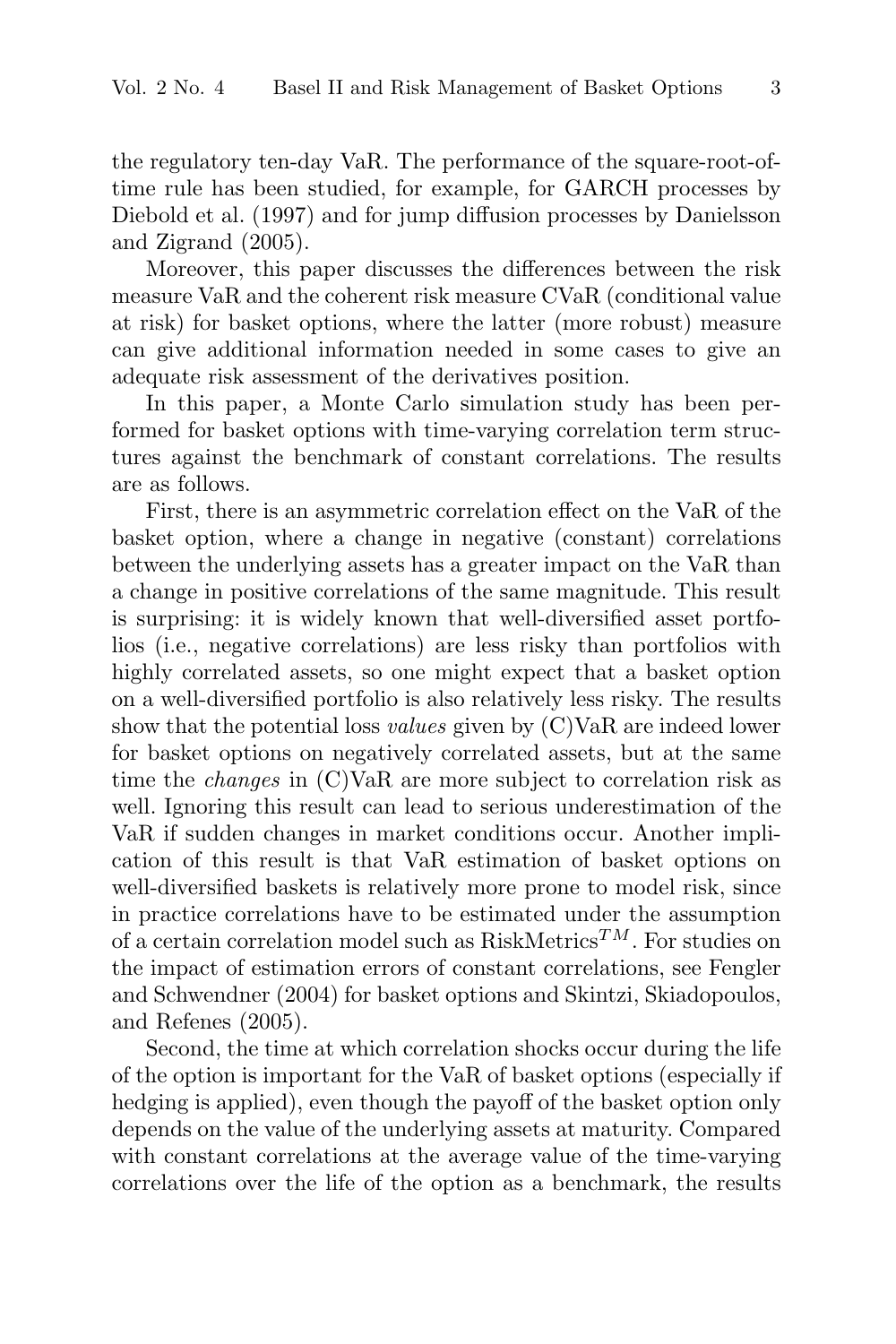show that the VaR estimates are dependent on the specific type of correlation time variation, even if the average correlation over the life of the option is the same. The estimates for the risk measures are also highly dependent on the hedge effectiveness for the option. This result is relevant for financial institutions, because option positions are often hedged in practice.

Third, the VaR estimate obtained by the square-root-of-time rule can lead to underestimation of the ten-day VaR for the unhedged option with time-varying correlations. The risk assessment of deep out-of-the-money derivatives plays an important role in the Basel II framework. This study shows that the square-root-of-time rule for the risk measure VaR underestimates the risks when the OTM basket option has a (time-varying) highly negatively correlated portfolio, and this underestimation even exceeds the minimum regulatory stress factor of value 3 for some cases. There is also underestimation of the VaR for basket options with constant correlations, but this underestimation remains below a factor of 3. When the time-varying correlations are relatively low at the start of the option, by using the square-root-of-time rule one implicitly assumes that the correlations remain this low for ten days. As a result, the risk implied by the ten-day VaR can be much larger than the estimate obtained from the square-root-of-time rule for time-varying correlations. For hedged options, the performance of the square-root-of-time rule is highly dependent on the difference in hedge effectiveness over a oneday and ten-day horizon and can lead to large deviations from the ten-day VaR.

Finally, VaR gives information about the potential loss of the option position corresponding to a certain confidence level but does not reveal the size of the loss if the VaR is exceeded. The difference in VaR and CVaR can be more than 40 percent for certain correlation term structures. Therefore, it is advisable to use VaR together with the coherent risk measure CVaR, because the CVaR can provide additional information needed to assess the risk of the basket options.

This paper is structured as follows. Section 2 contains an empirical examination of the correlations between equity and bond indices. Section 3 proceeds with the simulation framework, and in Section 4 the results of the simulation study are discussed. Finally, Section 5 concludes.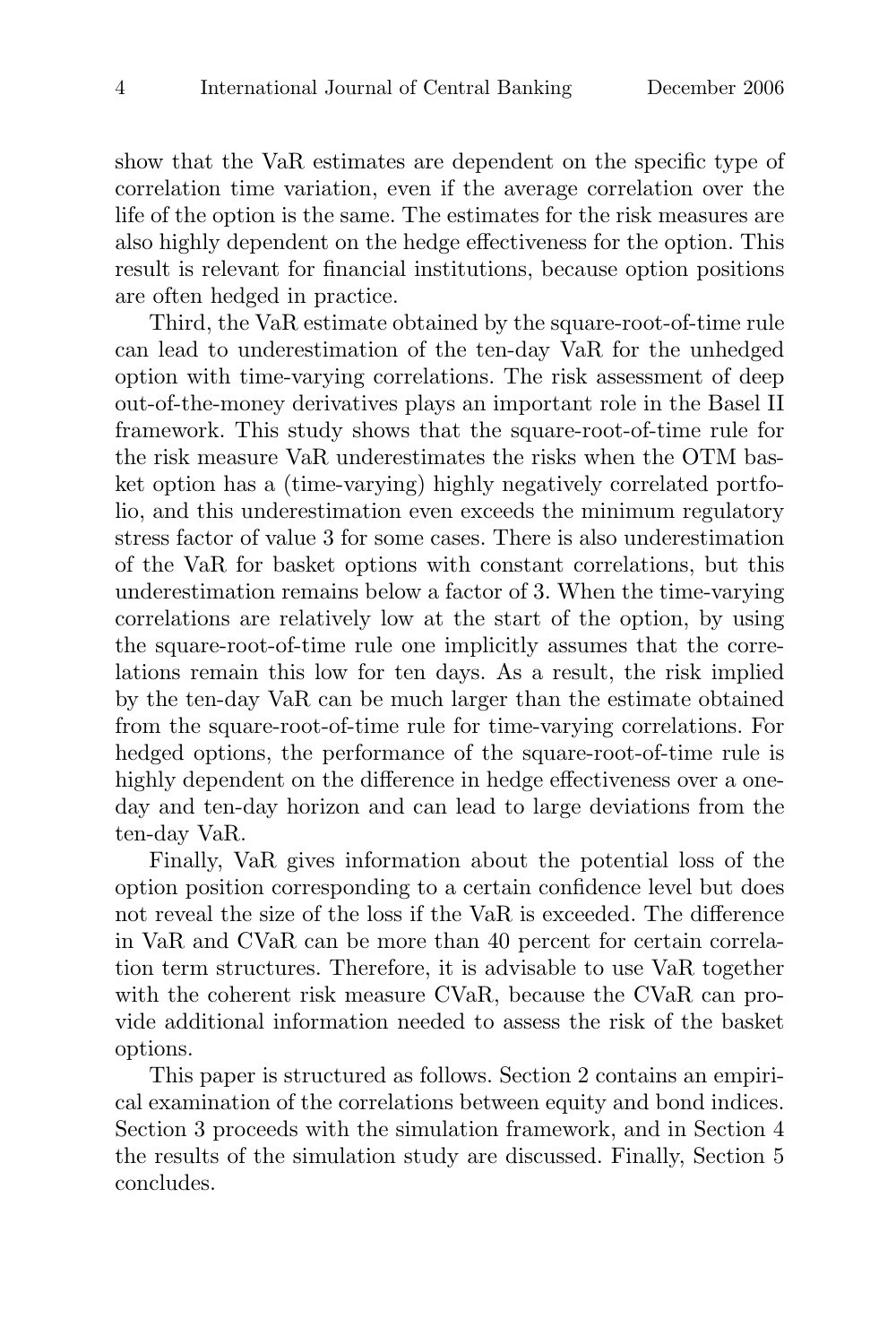

# **Figure 1. Correlations Generated by RiskMetrics**TM **Model**

# **2. Empirical Motivation**

This study examines the impact of time-varying correlations on the basket option and the implications for risk management. In order to see in what way this time variation could occur, the correlations between equity indexes S&P 500 (United States) and FTSE 100 (United Kingdom) as well as the Merrill Lynch U.S. Treasury one- to ten-year bond index (henceforth, ML bond index) are illustrated in figure 1. The data are from October 2000 to March 2006 and are obtained from Datastream. The correlations between the returns of N assets can be estimated in many different ways, but a widely used benchmark model is RiskMetrics<sup>TM</sup> of J. P. Morgan (1996), specified as follows. Let  $r_t$  be the  $1 \times N$  vector of asset returns at time  $t$ and  $H_t = {\{\sigma_{ij,t}\}}_{i,j=1}^N$  be the conditional covariance matrix at time t. Then, RiskMetrics<sup>TM</sup> estimates the covariance matrix by

$$
H_t = \lambda H_{t-1} + (1 - \lambda) r'_{t-1} r_{t-1},
$$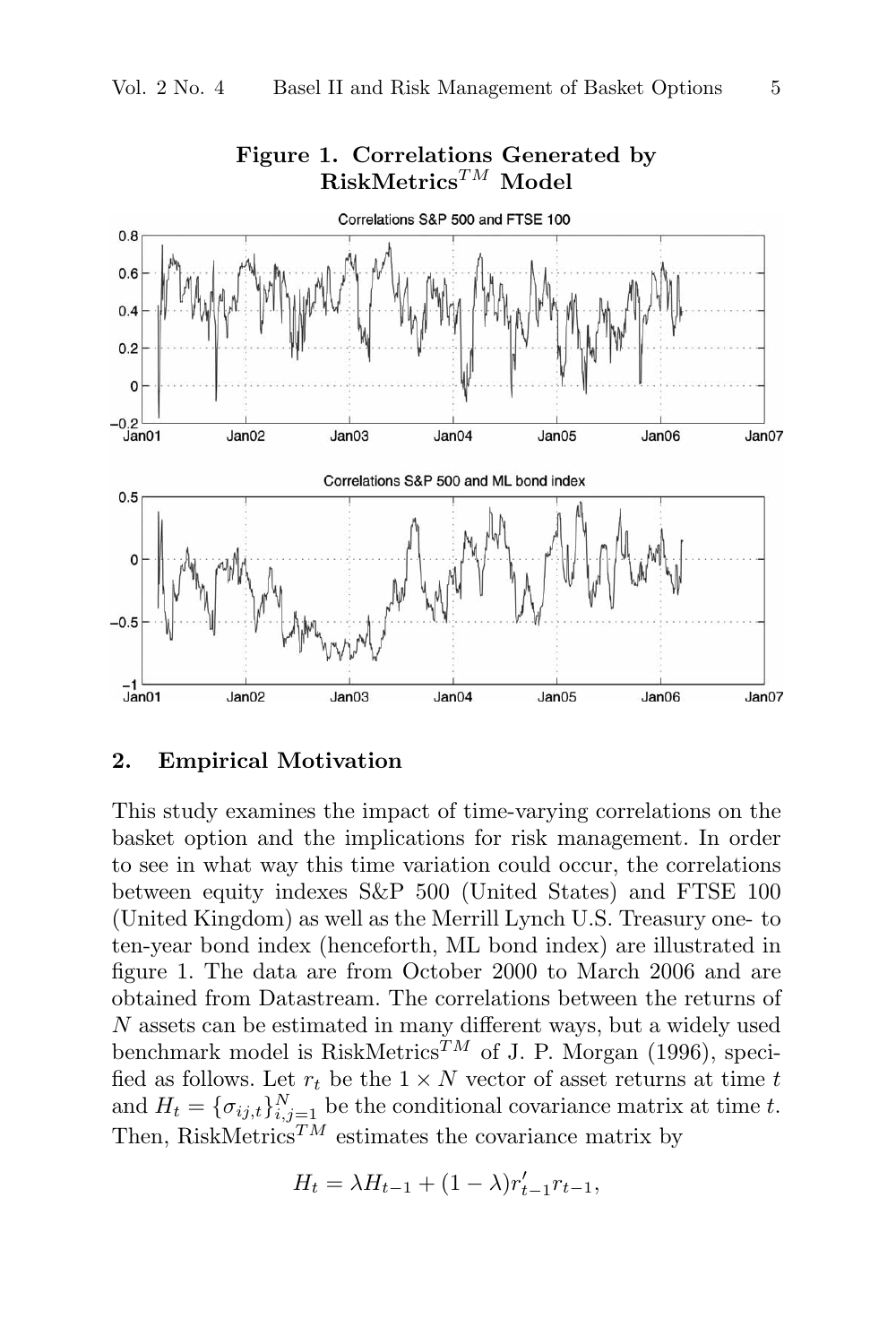where the weighting parameter  $\lambda$  has value 0.94 for daily data.<sup>1</sup> Subsequently, the correlations can be easily calculated as  $\rho_{ij,t} =$  $\frac{\sigma_{ij,t}}{\sqrt{\sigma_{ii,t}\sigma_{jj,t}}}$ 

Figure 1 shows that the correlations between S&P 500 and FTSE 100 as well as the correlations between S&P 500 and the ML bond index, are considerably time varying. The correlations between S&P 500 and FTSE 100 remain positive during most of the sample period, but there are several large jumps downward—for example, in 2005. The correlations between S&P 500 and the ML bond index are, during some periods, positive (the value stays below 0.5) but remain negative most of the time. One can also observe the following correlation patterns in figure 1: starting from the second quarter of 2003, the correlation appears to increase almost linearly. Moreover, one can see from the figure that the correlations from the second quarter of 2002 until the first quarter of 2003 are on average much more negative than the correlations before and after this period, which resembles a regime switch. Following these observations, the correlation term structures in the subsequent simulation study will contain jumps and regime switches as well as linear increase and decrease in correlations during the life of the option.

### **3. Simulation Methods**

For simplicity, we will use a basket option on two underlying assets to analyze the impact of the correlation changes on basket options. The asset price dynamics will be simulated using the differential equations

$$
dS_{1,t} = \mu_1 S_{1,t} dt + \sigma_1 S_{1,t} dW_{1,t},
$$
  
\n
$$
dS_{2,t} = \mu_2 S_{2,t} dt + \sigma_2 S_{2,t} dW_{2,t},
$$
  
\n
$$
dW_{1,t} dW_{2,t} = \rho_t dt, \qquad \text{for } t = 1, ..., T,
$$
\n(1)

where  $W_{1,t}$  and  $W_{2,t}$  are correlated Brownian motions with correlation  $\rho_t$  at time t. The value  $V_t$  of the basket option with strike price K

<sup>&</sup>lt;sup>1</sup>The first 100 daily observations of the data sample are used to estimate the initial covariance matrix.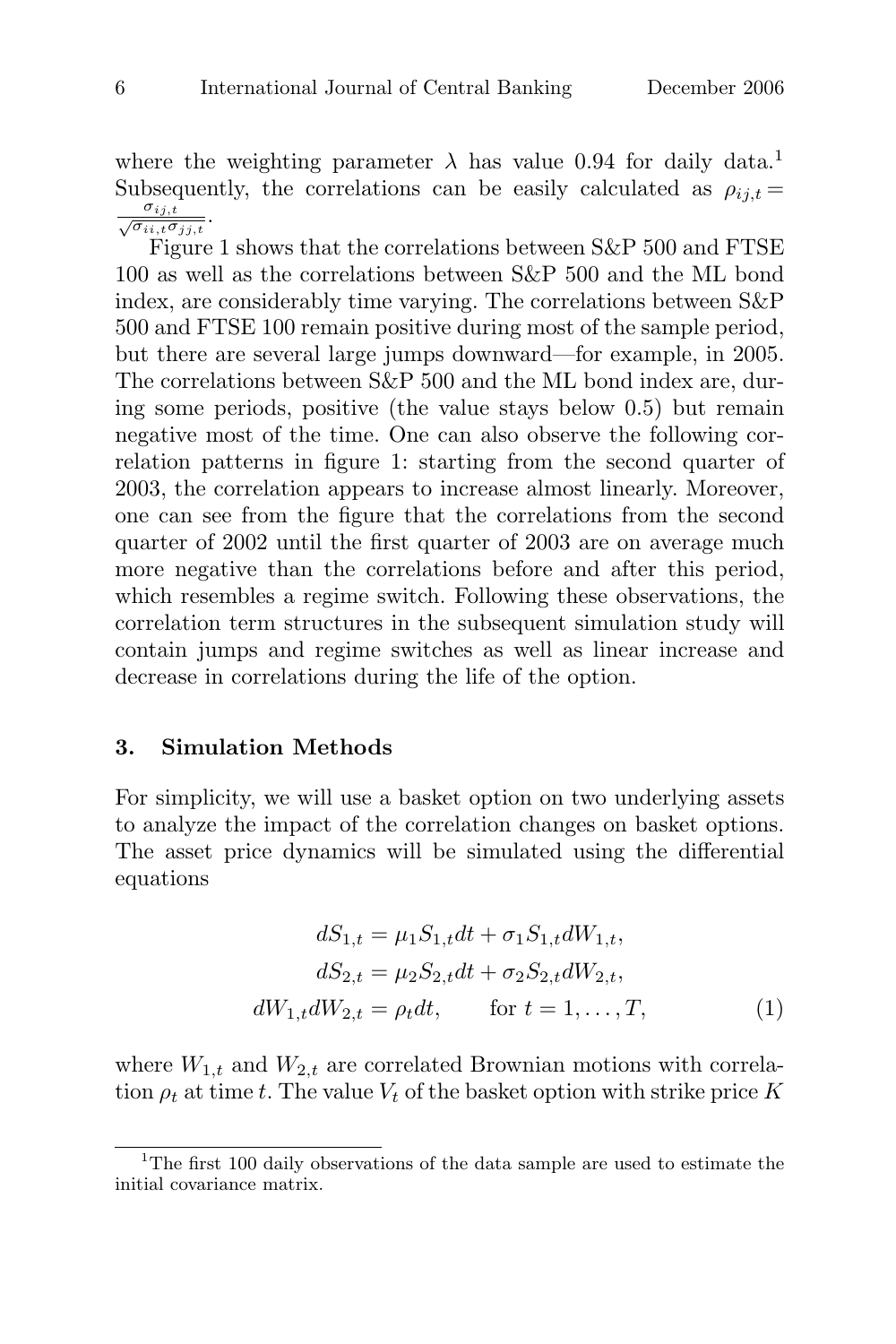at time t is given by

$$
C_T = (\omega_1 S_{1,T} + \omega_2 S_{2,T} - K)^+
$$
  
= max  $(\omega_1 S_{1,T} + \omega_2 S_{2,T} - K, 0)$ , (2)

$$
V_t = e^{-r(T-t)} \mathbb{E}_Q \left[ \sum_{m=1}^M C_T^{(m)} / M \right],
$$
 (3)

where  $C_T$  is the claim of the option at maturity T,  $\omega_i$  are the portfolio weights of the underlying assets  $(i = 1, 2)$ , Q is the risk-neutral martingale measure, and  $M$  is the number of simulations. The delta,  $\Delta_i$ , is the sensitivity of the option value with respect to the price of asset i (used for delta hedging), and it is computed by the central difference method (for more details, see, e.g., Glasserman 2004):

$$
\Delta_i(S_i) = \frac{\partial V}{\partial S_i} \approx \frac{V(S_i + h) - V(S_i - h)}{2h}, \quad i = 1, 2. \tag{4}
$$

We will analyze the different correlation specifications for in-themoney (ITM), at-the-money (ATM), and out-of-the-money (OTM) basket options. Delta hedging will be done in the standard way (see, e.g., Hull 2006) with daily rebalancing. Each basket option contract is written on 100,000 underlying shares and has a maturity of three months in trading days  $(T = \frac{63}{252})$ . The simulated asset price paths and option values are computed using the parameters given in table 1 and the following correlation term structures for  $t = \frac{1}{252}, \frac{2}{252}, \ldots, T$ .

**Table 1. Option Parameters**

| VaR horizon           | 10/252       | $[\mu_1,\mu_2]$ | [0.1, 0.1] |
|-----------------------|--------------|-----------------|------------|
| Maturity option $T$   | 63/252       | r               | 0.05       |
| dt                    | 1/252        | $K_{ITM}$       | 95         |
| Nr. of assets         |              | $K_{ATM}$       | 100        |
| $[S_{1,0},S_{2,0}]$   | [100, 100]   | $K_{OTM}$       | 105        |
| $[\sigma_1,\sigma_2]$ | [0.35, 0.35] | $h$ in $(4)$    | 0.01       |
| $[\omega_1,\omega_2]$ | [1/2, 1/2]   | M               | 5000       |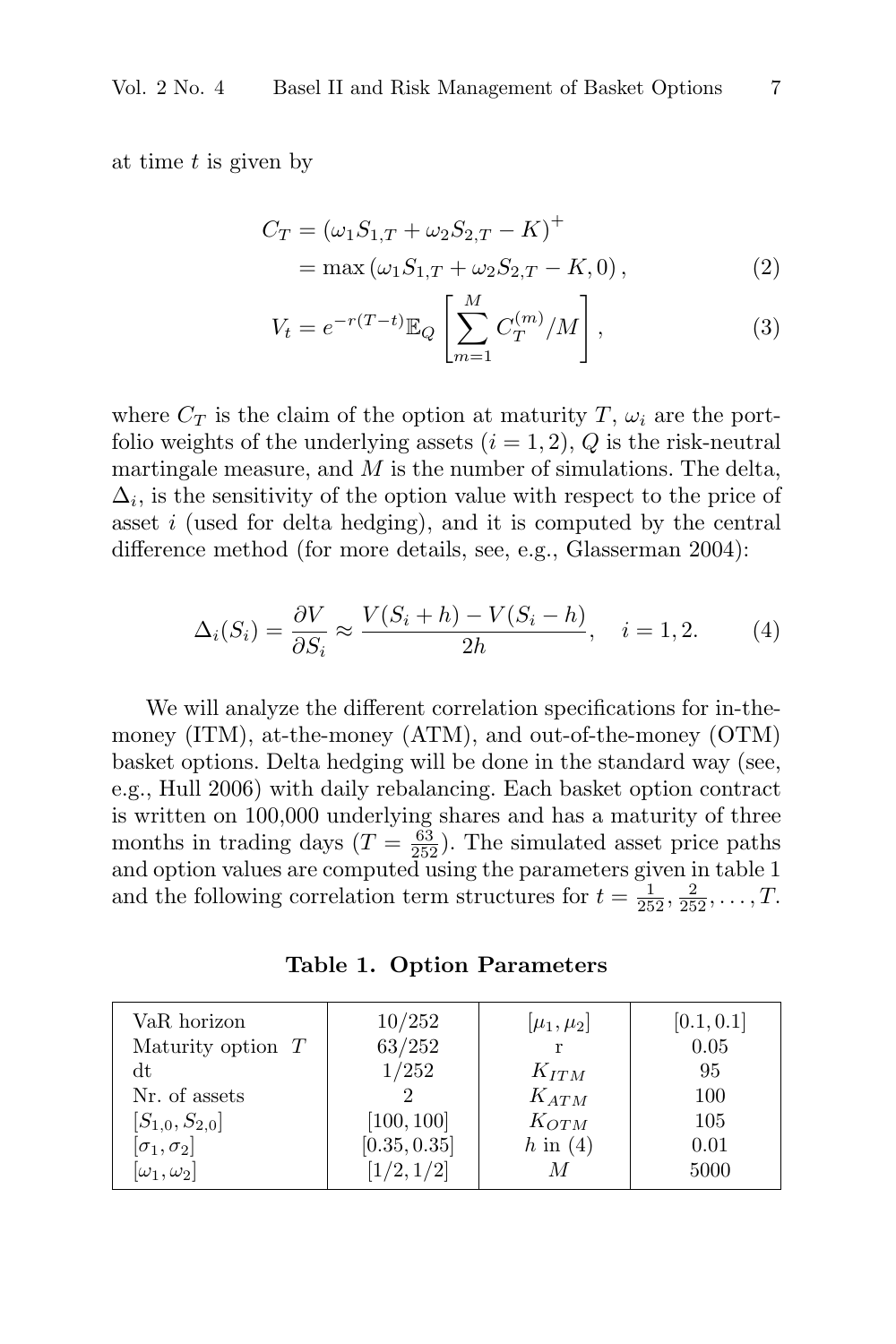Constant correlations:

C1 to C9: 
$$
\rho_t = \rho
$$
,  
where  $\rho \in \{-0.9, -0.7, -0.5, -0.2, 0, 0.2, 0.5, 0.7, 0.9\}$ 

Negative correlations jump upward:

T1: 
$$
\rho_t = -0.9 + \left[ 0.9 \left( t - \frac{1}{63} T \right) 252 \right] \mathbf{I}_{\left( \frac{1}{63} T < t \le \frac{3}{63} T \right)}
$$
  
  $+ \left[ 1.8 - 0.9 \left( t - \frac{3}{63} T \right) 252 \right] \mathbf{I}_{\left( \frac{3}{63} T < t \le \frac{5}{63} T \right)}$   
T2:  $\rho_t = -0.9 + \left[ 0.9 \left( t - \frac{59}{63} T \right) 252 \right] \mathbf{I}_{\left( \frac{59}{63} T < t \le \frac{61}{63} T \right)}$   
 $+ \left[ 1.8 - 0.9 \left( t - \frac{61}{63} T \right) 252 \right] \mathbf{I}_{\left( \frac{61}{63} T < t \le T \right)}$ 

Positive correlations jump downward:

T3: 
$$
\rho_t = 0.9 - 0.9 \left[ \left( t - \frac{1}{63} T \right) 252 \right] \mathbf{I}_{\left( \frac{1}{63} T < t \leq \frac{3}{63} T \right)}
$$
  
\n $- \left[ 1.8 - 0.9 \left( t - \frac{3}{63} T \right) 252 \right] \mathbf{I}_{\left( \frac{3}{63} T < t \leq \frac{5}{63} T \right)}$   
\nT4:  $\rho_t = 0.9 - 0.9 \left[ \left( t - \frac{59}{63} T \right) 252 \right] \mathbf{I}_{\left( \frac{59}{63} T < t \leq \frac{61}{63} T \right)}$   
\n $- \left[ 1.8 - 0.9 \left( t - \frac{61}{63} T \right) 252 \right] \mathbf{I}_{\left( \frac{61}{63} T < t \leq T \right)}$ 

Correlation regime shifts:

T5: 
$$
\rho_t = -0.9\mathbf{I}_{(t \le \frac{30}{63}T)} + -0.5\mathbf{I}_{(\frac{30}{63}T < t \le T)}
$$
  
T6:  $\rho_t = 0.9\mathbf{I}_{(t \le \frac{30}{63}T)} + 0.5\mathbf{I}_{(\frac{30}{63}T < t \le T)}$ 

Affine correlation term structure:

T7:  $\rho_t = -0.9 + \frac{1.8}{62} (252t - 1)$ T8:  $\rho_t = 0.9 - \frac{1.8}{62} (252t - 1)$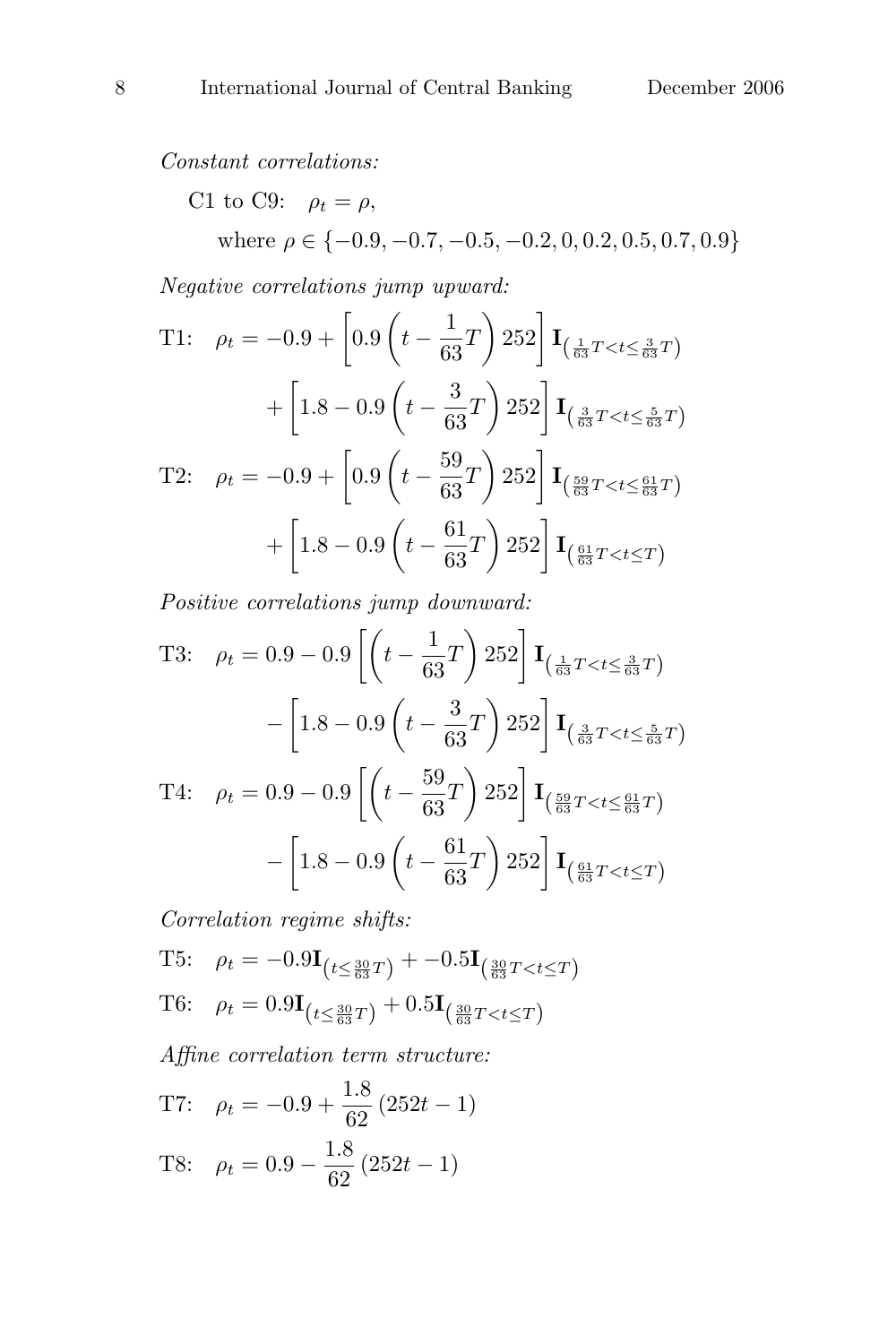

**Figure 2. True Time-Varying Correlation Term Structures**

Figure 2 illustrates the time-varying correlation term structures, which can be interpreted as follows. The correlation term structures T1 and T2 correspond to a situation where the assets in the basket are usually well diversified (i.e., negative correlations), but suddenly the correlations jump upward at, respectively, the start and the end of the option life. This could happen, for example, during a financial crisis, when all stocks plummet simultaneously and the correlations between these stocks suddenly jump upward. Correlation specifications T3 and T4 correspond to a situation where the correlation is highly positive, but they suddenly jump downward at, respectively, the start and the end of the option life. T5 and T6 are regime-switching types of specifications, where the correlations shift, respectively, upward or downward, but are locally constant before and after the shift. Finally, T7 corresponds to a gradually linear increase of the correlations from  $-0.9$  to  $+0.9$ , often associated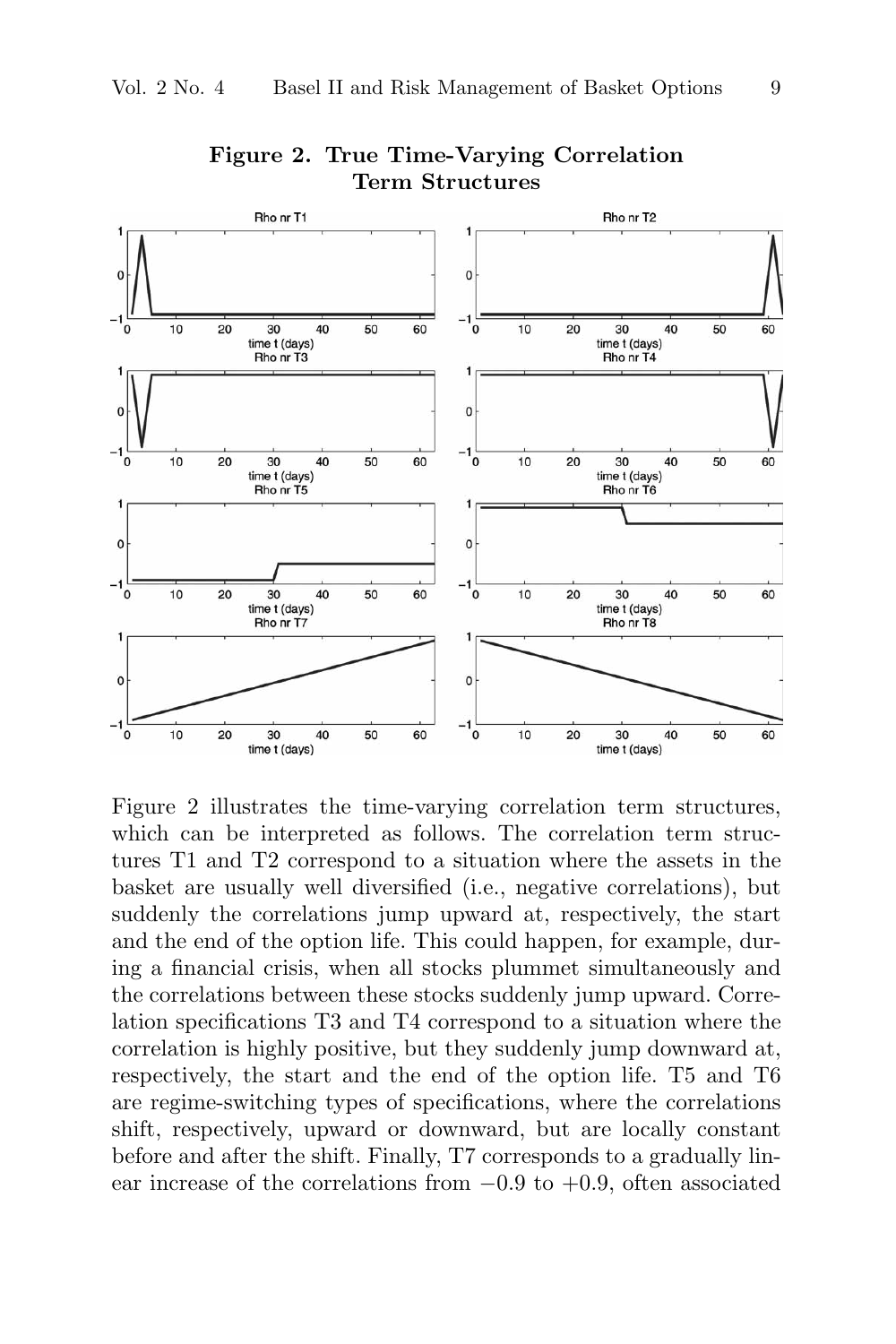with a bear market in which stocks become more correlated over time. T8 represents a linear decrease in correlations, which can be interpreted as a period in a bull market.

Eydeland and Wolyniec (2003) distinguish the instantaneous correlation  $\rho_t$  in (1) from the cumulative correlation defined by them as

$$
\rho_{T,t}^* = \rho_{\ln S_{1,T} \ln S_{2,T}} = \frac{\mathbb{E}_t[\ln S_{1,T} \ln S_{2,T}] - \mathbb{E}_t[\ln S_{1,T}]\mathbb{E}_t[\ln S_{2,T}]}{\sqrt{\text{var}_t[\ln S_{1,T}]}\sqrt{\text{var}_t[\ln S_{2,T}]}} \tag{5}
$$
\n
$$
\int_t^T \sigma_{1,s} \sigma_{2,s} \rho_s ds
$$

$$
=\frac{\int_t^T \sigma_{1,s}\sigma_{2,s}\rho_s ds}{\sqrt{\int_t^T \sigma_{1,s}^2 ds}\sqrt{\int_t^T \sigma_{2,s}^2 ds}},\tag{6}
$$

with the following properties

$$
\lim_{t \to T} \rho_{T,t}^* = \rho_T \tag{7}
$$

if 
$$
\sigma_{1,t} = \sigma_{2,t} = \sigma
$$
,  $\forall t = 1, \cdots, T$  then  $\rho_{T,t}^* = \frac{\int_t^T \rho_s ds}{T - t}$ . (8)

According to Eydeland and Wolyniec (2003), the cumulative correlation  $\rho_{T,t}^*$  is more important than the instantaneous correlation  $\rho_t$  for option pricing and hedging as well as for VaR computation. When the VaR horizon is very short, by (7) the cumulative correlation becomes close to the instantaneous correlation. By (8) the cumulative correlation boils down to the average correlation over time period  $T - t$ , if the volatilities of both assets are the same and constant over time. So, in this special case one needs only an estimate of the average value of the correlation term structure instead of information on the entire term structure to compute the VaR of the option. This is a great simplification, and the results in the next section show to what extent this property holds for different time-varying correlation term structures.

Empirical correlations of asset returns are unobserved and have to be estimated using variance-covariance models, so it is very likely that the resulting correlations contain estimation errors. In this paper the focus is on the effects of changes in the true correlation values instead of correlation estimation errors. For this purpose, the same parameter values will be used both to generate the asset price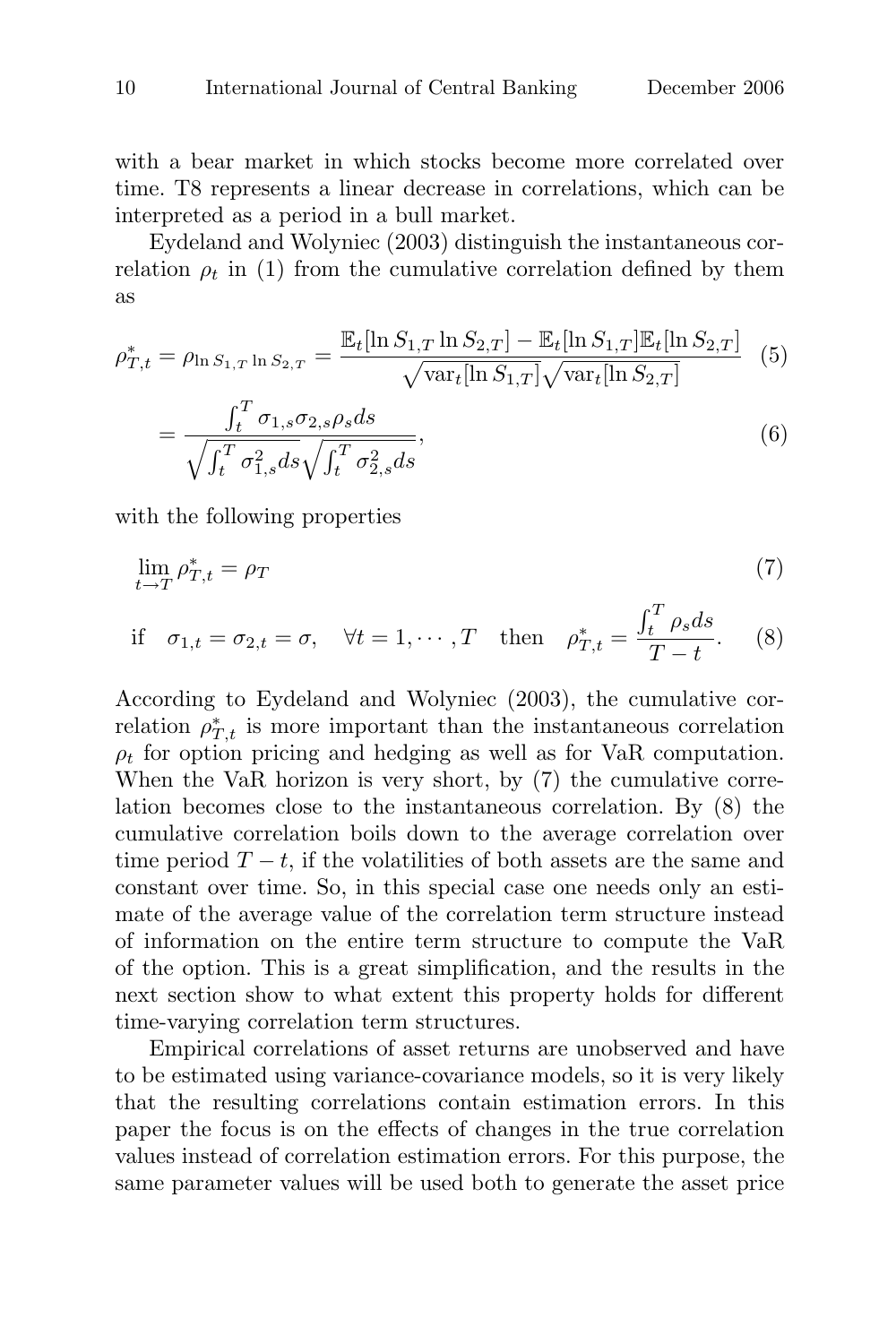data and to value the basket options. Hence, the effects of changes in the true correlations can be isolated without bothering about estimation errors of correlations (for more details on correlation estimation errors, see Fengler and Schwendner 2004).

### 3.1 Value-at-Risk

In the current Basel II framework, banks should develop a more forward-looking approach with respect to risk management. The risks of the basket option position are assessed using the risk measure value-at-risk. Value-at-risk (VaR) is a widely used measure for quantifying potential losses of asset portfolios at a certain confidence level  $\alpha$  (conventionally, 95 percent or 99 percent). Let X be the profit and loss realizations of the simulations; then VaR is defined by

$$
\mathbb{P}(X \le VaR^{\alpha}) = 1 - \alpha. \tag{9}
$$

The main methods of VaR computation are delta-normal, historical simulation, and Monte Carlo simulation (see, e.g., Jorion 2001). To determine which method is suitable, it is important to look at the characteristics of the portfolio for which the VaR needs to be computed. The asset portfolio here consists of a basket option with (time-dependent) correlations between the underlying assets; therefore, the risks involved in this asset position are highly nonlinear as well as time dependent. The Monte Carlo simulation method is used to compute the VaR in this study. The motivation for the choice of the Monte Carlo simulation method is that it can take time dependency and nonlinear risk into account. Moreover, with respect to the requirements of Basel II, the computation of VaR can be easily adapted to reflect current market conditions by changing the underlying parameters such that these coincide with market parameters.

The alternative methods are more often used by market practitioners, since they are less computationally intensive than Monte Carlo simulation. However, the delta-normal method and the historical simulation method are less adequate for computing the VaR of the basket options for the following reasons. The delta-normal method is based on the assumption of a normally distributed portfolio, thus it is only suitable for portfolios involving linear risk in the underlyings. The historical simulation method is often used by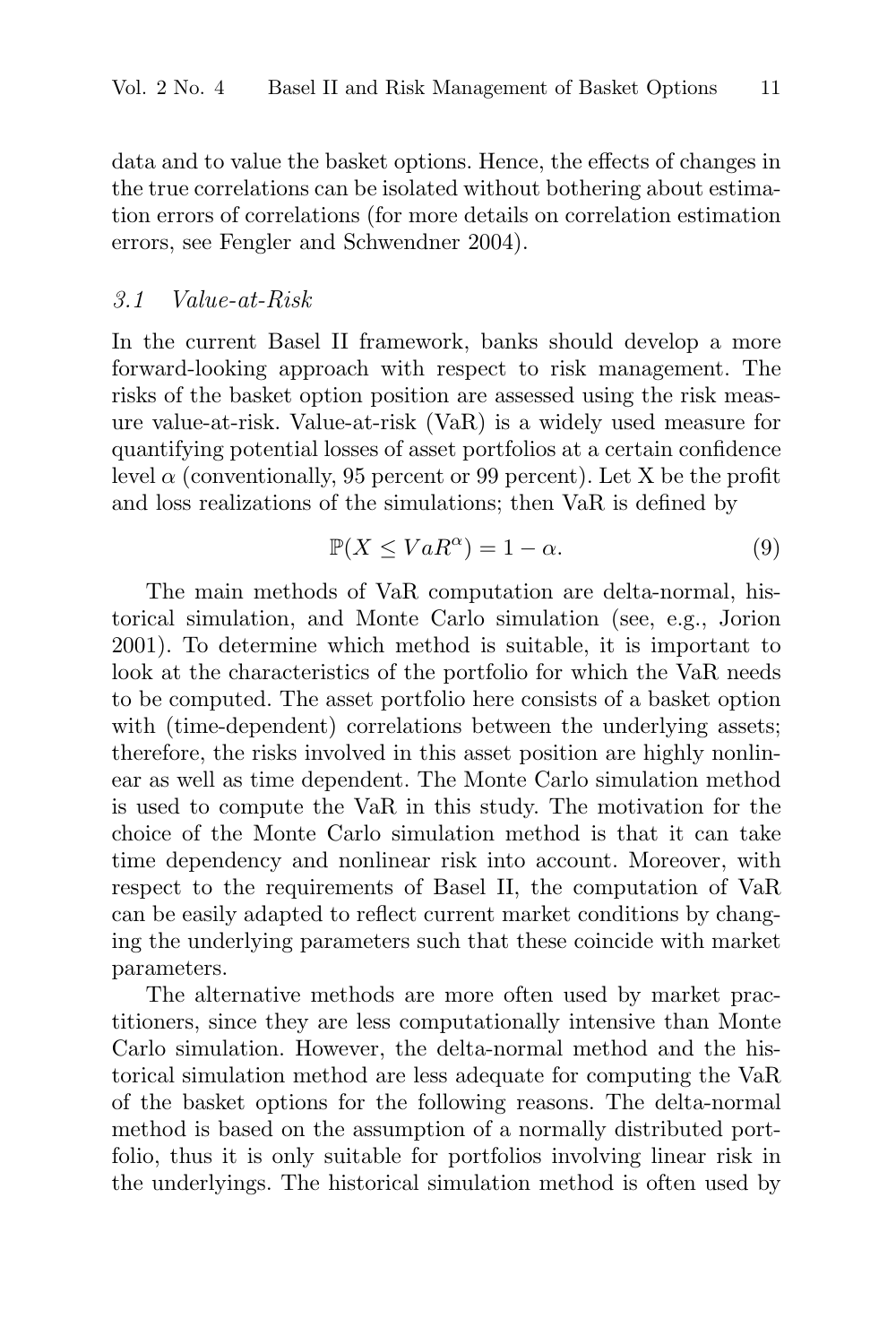market practitioners, since this method does not involve any distributional assumptions of the portfolio and is relatively fast to compute. Historical returns are used to represent potential future losses, and this implies that all information of the historical data is retained. However, the resulting VaR estimate can only reflect the type of losses that already have occurred in the historical data sample used for estimation. Hence, this approach is not in line with the forwardlooking approach required in the Basel II framework. Moreover, due to the use of a relatively large number of historical observations to avoid small-sample bias, the most recent market movements cannot be easily captured in the VaR computation. For more details on the historical simulation method, see Pritsker (2006) and the references therein.

## 3.2 CVaR and the Square-Root-of-Time Rule

This study will assess the risks of the option portfolio using VaR, because this risk measure is widely used for regulatory purposes as specified by the Basel Committee on Banking Supervision. However, it is well known that VaR is only an indication of the loss corresponding to a confidence level  $\alpha$  and over a certain time horizon (usually ten days); it does not give an indication of the size of that loss if the VaR is exceeded. Moreover, it is not a coherent risk measure (for more details, see Artzner et al. 1999). Therefore, the conditional value-at-risk (CVaR) will also be computed, which satisfies the coherence properties. Let X be the profit and loss realizations of the simulations. The CVaR (also called expected shortfall) is defined for a given confidence level  $\alpha$  as

$$
CVaR^{\alpha} = \mathbb{E}[X|X \le VaR^{\alpha}].
$$
\n(10)

The difference between the CVaR and the VaR can be expressed by the CVaR-to-VaR ratio. McNeil, Frey, and Embrechts (2005) describe that for the CVaR-to-VaR ratio of the normal distribution, it holds that  $\lim_{\alpha \to 1} \frac{\text{CVaR}^{\alpha}}{\text{VaR}^{\alpha}} = 1$ , whereas for the *t*-distribution, this ratio will go to a value greater than 1 in the limit. Hence, for a heavy-tailed distribution, the difference between the CVaR and the VaR will be larger than for a normal distribution. The 1996 Amendment of the 1988 Basel Capital Accord requires a capital charge for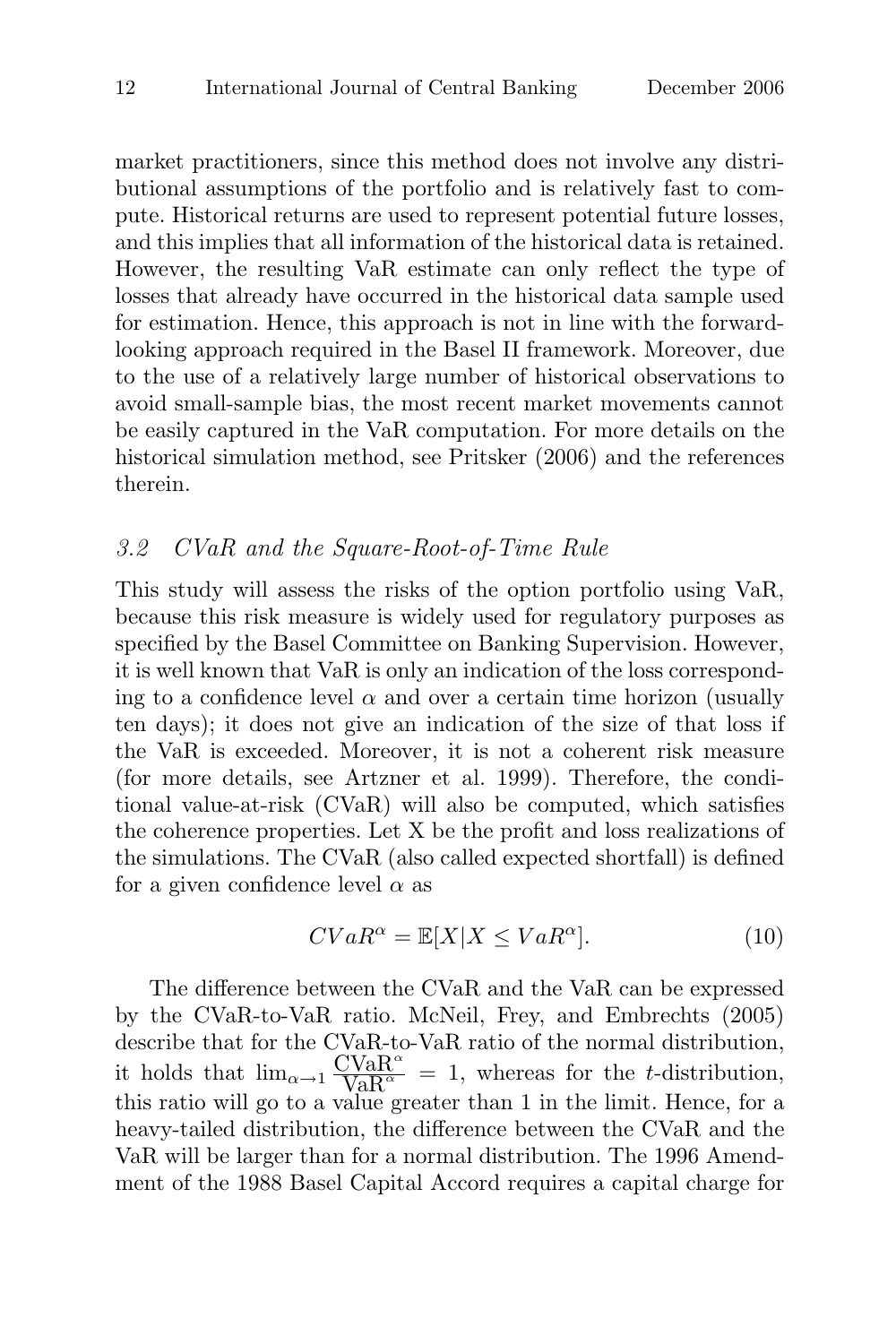market risk (see, e.g., Jorion 2001 and Hull 2006 for more details). The market risk capital charge by the internal models approach can be computed as the maximum of the VaR of the previous day and the average VaR over the previous sixty days times a stress factor  $k$ . The stress factor  $k$  is determined by the local regulators and has at least an absolute value of 3. In practice, the square-root-of-time rule is often applied to compute the ten-day VaR and CVaR by multiplying the one-day VaR with  $\sqrt{10}$ , since the direct estimation of the ten-day VaR often requires too much historical data. This approach is valid for i.i.d. normally distributed observations; otherwise, the square-root-of-time rule gives an approximation of the true VaR (see Jorion 2001).

#### **4. Results**

In this section, the results obtained for basket options with timevarying correlation term structures will be discussed using the benchmark of constant correlation term structures. To gain a better understanding of the results of time-varying correlations, the results obtained from constant correlations are first discussed.

# 4.1 Constant Correlations

To illustrate how basket option prices of different moneyness levels change with respect to different constant correlation values between the underlyings, the option prices are plotted in figure 3 and are calculated with the parameters in table 1. Figure 3 shows the basket option prices that are computed for different moneyness levels using constant correlation values  $0, \pm 0.5,$  and  $\pm 0.9$  for the underlying assets. From this figure one can see that the differences between the option prices across correlation specifications are relatively pronounced for (near) ATM option prices. Moreover, the most striking observation from figure 3 is that there is an asymmetric correlation effect on the ATM option prices: changes in negative correlations have a greater impact on the option prices than changes of the same magnitude in positive correlations (for example, the difference between the option prices for  $\rho$  equal to  $-0.9$  and zero is greater than the difference between the prices of  $\rho$  equal to +0.9 and zero). This asymmetric correlation effect can also be seen for the OTM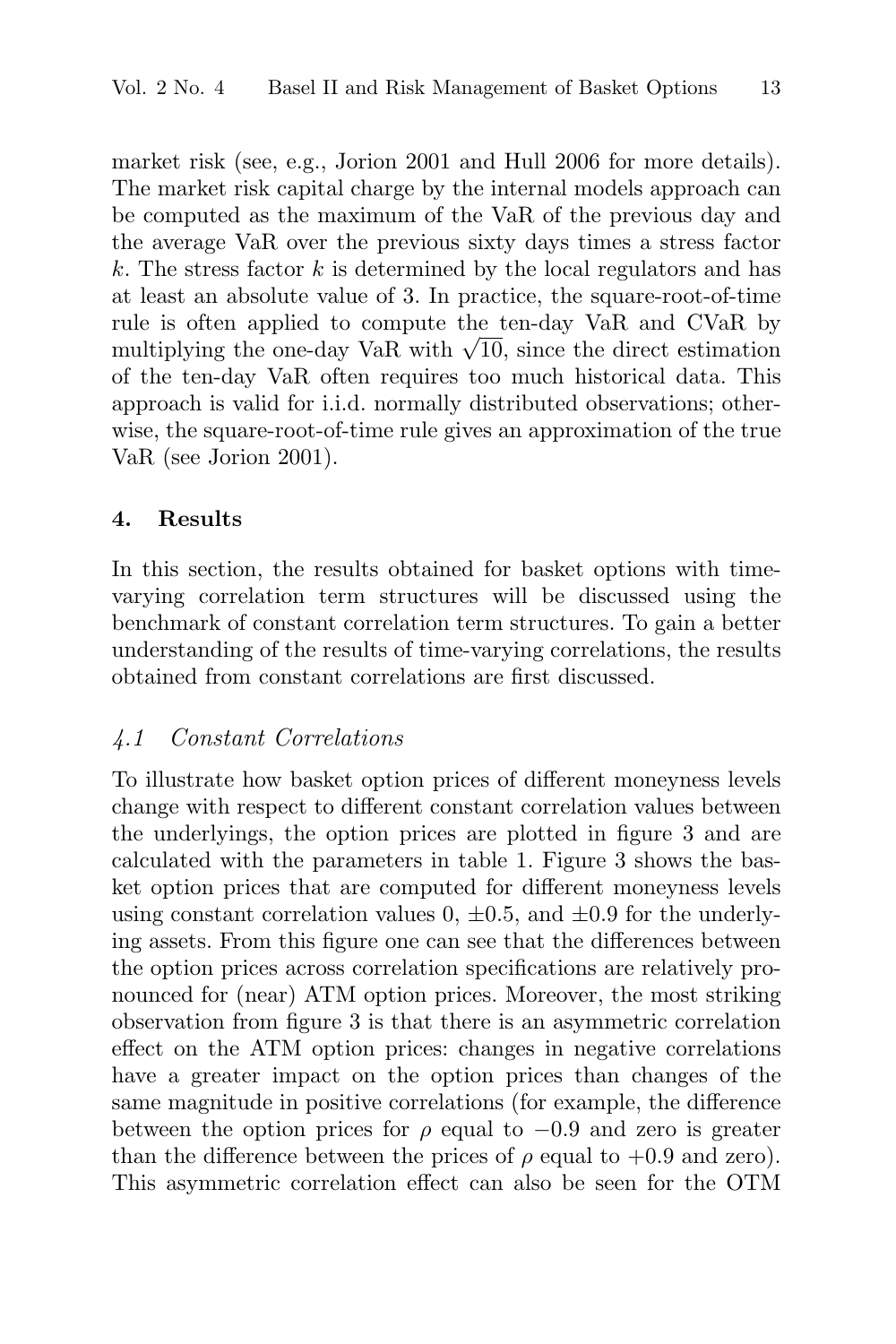# **Figure 3. Basket Option Prices for Different Correlations for S<sup>0</sup> from 90 to 110**



option prices, but to a lesser extent than for the ATM option prices. In figure 3 the option prices converge to the same value beyond a certain moneyness level regardless of the correlation value for the underlying (see, e.g., beyond  $S_0$  of 100). However, the subsequent discussion of the simulation results shows that the risk of potential loss on the far ITM option over a certain time horizon does depend substantially on the correlation values of the underlying assets.

#### 4.1.1 Asymmetric Correlation Effects

In this section the asymmetric effects of negative and positive correlation values on the option price as well as the risk measures VaR and CVaR of the basket option position will be discussed. The results of the simulation study for constant correlations are given in table 2 and turn out to be highly dependent on the initial moneyness level of the basket option. To discuss these results in more detail, let  $\bar{V}_0$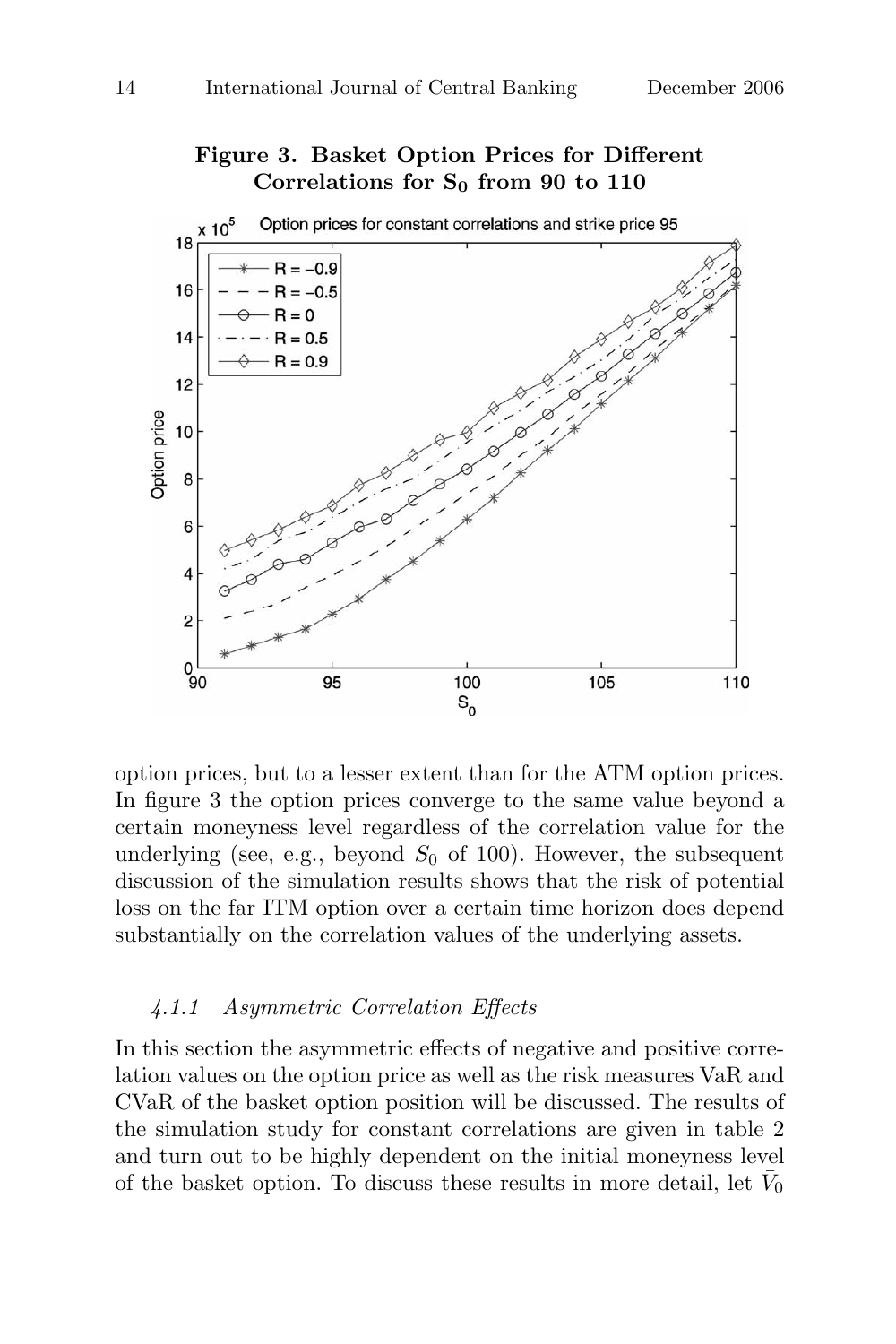|                                                                                                                      | VaR <sup>0.99</sup>  | VaR <sup>0.95</sup>  | CVaR <sup>0.99</sup> | CVaR <sup>0.95</sup> | $\underline{\text{CVaR}^{0.99}}$ a<br>VaR <sup>0.99</sup> |
|----------------------------------------------------------------------------------------------------------------------|----------------------|----------------------|----------------------|----------------------|-----------------------------------------------------------|
| ITM C1 NH                                                                                                            | $-3.66 \cdot 10^{5}$ | $-2.68 \cdot 10^5$   | $-4.24 \cdot 10^5$   | $-3.29 \cdot 10^5$   | 1.16                                                      |
| ITM C1 HE                                                                                                            | $-1.54 \cdot 10^{4}$ | $-1.08 \cdot 10^{4}$ | $-1.67 \cdot 10^{4}$ | $-1.35 \cdot 10^{4}$ | 1.09                                                      |
| ITM C1 $\sqrt{10}NH1$                                                                                                | $-3.51 \cdot 10^5$   | $-2.46 \cdot 10^5$   | $-3.93 \cdot 10^{5}$ | $-3.11 \cdot 10^5$   | 1.12                                                      |
| ITM C1 $\sqrt{10}$ HE1                                                                                               | $-4.35 \cdot 10^{4}$ | $-3.08 \cdot 10^{4}$ | $-4.95 \cdot 10^{4}$ | $-3.90 \cdot 10^{4}$ | 1.14                                                      |
| ITM C2 NH                                                                                                            | $-5.60 \cdot 10^5$   | $-4.14 \cdot 10^5$   | $-6.63 \cdot 10^{5}$ | $-5.10 \cdot 10^{5}$ | 1.19                                                      |
| ITM C2 HE                                                                                                            | $-2.52 \cdot 10^{4}$ | $-1.69 \cdot 10^{4}$ | $-3.10 \cdot 10^{4}$ | $-2.21 \cdot 10^{4}$ | 1.23                                                      |
| ITM C2 $\sqrt{10}$ NH1                                                                                               | $-5.40 \cdot 10^{5}$ | $-3.68 \cdot 10^5$   | $-6.23 \cdot 10^5$   | $-4.75 \cdot 10^5$   | 1.15                                                      |
| ITM C2 $\sqrt{10}$ HE1                                                                                               | $-5.10 \cdot 10^{4}$ | $-3.53 \cdot 10^{4}$ | $-5.71 \cdot 10^{4}$ | $-4.45 \cdot 10^{4}$ | 1.12                                                      |
| ITM C3 NH                                                                                                            | $-6.98 \cdot 10^5$   | $-5.06 \cdot 10^{5}$ | $-8.11 \cdot 10^5$   | $-6.28 \cdot 10^5$   | 1.16                                                      |
| ITM C3 HE                                                                                                            | $-3.50 \cdot 10^{4}$ | $-2.26 \cdot 10^{4}$ | $-4.38 \cdot 10^{4}$ | $-3.04 \cdot 10^{4}$ | 1.25                                                      |
| ITM C3 $\sqrt{10}NH1$                                                                                                | $-6.77 \cdot 10^5$   | $-4.44 \cdot 10^5$   | $-7.74 \cdot 10^5$   | $-5.76 \cdot 10^5$   | 1.14                                                      |
| ITM C3 $\sqrt{10}$ HE1                                                                                               | $-6.30 \cdot 10^{4}$ | $-4.37 \cdot 10^{4}$ | $-7.22 \cdot 10^{4}$ | $-5.54 \cdot 10^{4}$ | 1.15                                                      |
| ITM C4 NH                                                                                                            | $-8.48 \cdot 10^5$   | $-6.07 \cdot 10^5$   | $-9.86 \cdot 10^5$   | $-7.67 \cdot 10^5$   | 1.16                                                      |
| ITM C4 HE                                                                                                            | $-4.84 \cdot 10^{4}$ | $-2.87 \cdot 10^{4}$ | $-5.85 \cdot 10^{4}$ | $-4.04 \cdot 10^{4}$ | 1.21                                                      |
| ITM C4 $\sqrt{10}$ NH1                                                                                               | $-7.87 \cdot 10^{5}$ | $-5.34 \cdot 10^5$   | $-9.40 \cdot 10^{5}$ | $-6.95 \cdot 10^{5}$ | 1.20                                                      |
| ITM C4 $\sqrt{10}$ HE1                                                                                               | $-8.46 \cdot 10^{4}$ | $-5.45 \cdot 10^{4}$ | $-9.49 \cdot 10^{4}$ | $-7.04 \cdot 10^{4}$ | 1.12                                                      |
| ITM C5 NH                                                                                                            | $-9.42 \cdot 10^5$   | $-6.60 \cdot 10^5$   | $-1.10 \cdot 10^{6}$ | $-8.43 \cdot 10^5$   | 1.17                                                      |
| ITM C5 HE                                                                                                            | $-5.45 \cdot 10^{4}$ | $-3.37 \cdot 10^{4}$ | $-6.70 \cdot 10^{4}$ | $-4.60 \cdot 10^{4}$ | 1.23                                                      |
| ITM C5 $\sqrt{10}$ NH1                                                                                               | $-8.45 \cdot 10^5$   | $-5.90 \cdot 10^5$   | $-1.03 \cdot 10^6$   | $-7.61 \cdot 10^5$   | 1.22                                                      |
| ITM C5 $\sqrt{10}$ HE1                                                                                               | $-9.50 \cdot 10^{4}$ | $-6.15 \cdot 10^{4}$ | $-1.09 \cdot 10^5$   | $-8.04 \cdot 10^{4}$ | 1.15                                                      |
| ITM C6 NH                                                                                                            | $-1.05 \cdot 10^{6}$ | $-7.05 \cdot 10^5$   | $-1.20 \cdot 10^6$   | $-9.12 \cdot 10^5$   | 1.15                                                      |
| ITM C6 HE                                                                                                            | $-5.96 \cdot 10^{4}$ | $-3.72 \cdot 10^{4}$ | $-7.25 \cdot 10^4$   | $-5.03 \cdot 10^{4}$ | 1.22                                                      |
| ITM C6 $\sqrt{10}NH1$                                                                                                | $-9.04 \cdot 10^5$   | $-6.53 \cdot 10^5$   | $-1.11 \cdot 10^6$   | $-8.21 \cdot 10^5$   | 1.23                                                      |
| ITM C6 $\sqrt{10HE1}$                                                                                                | $-1.04 \cdot 10^5$   | $-6.87 \cdot 10^{4}$ | $-1.21 \cdot 10^5$   | $-8.98 \cdot 10^{4}$ | 1.17                                                      |
| ITM C7 NH                                                                                                            | $-1.19 \cdot 10^{6}$ | $-7.60 \cdot 10^5$   | $-1.35 \cdot 10^6$   | $-1.01 \cdot 10^{6}$ | 1.13                                                      |
| ITM C7 HE                                                                                                            | $-6.36 \cdot 10^{4}$ | $-4.21 \cdot 10^{4}$ | $-7.83 \cdot 10^{4}$ | $-5.57 \cdot 10^{4}$ | 1.23                                                      |
| ITM C7 $\sqrt{10}NH1$                                                                                                | $-1.04 \cdot 10^6$   | $-7.33 \cdot 10^{5}$ | $-1.22 \cdot 10^6$   | $-9.08 \cdot 10^5$   | 1.17                                                      |
| ITM C7 $\sqrt{10}$ HE1                                                                                               | $-1.19 \cdot 10^5$   | $-8.09 \cdot 10^{4}$ | $-1.37 \cdot 10^5$   | $-1.03 \cdot 10^5$   | 1.15                                                      |
| ITM C8 NH                                                                                                            | $-1.21 \cdot 10^{6}$ | $-8.12 \cdot 10^5$   | $-1.43 \cdot 10^6$   | $-1.07 \cdot 10^6$   | 1.19                                                      |
| ITM C8 HE                                                                                                            | $-6.80 \cdot 10^{4}$ | $-4.44 \cdot 10^{4}$ | $-8.16 \cdot 10^{4}$ | $-5.92 \cdot 10^{4}$ | 1.20                                                      |
| ITM C8 $\sqrt{10}NH1$                                                                                                | $-1.09 \cdot 10^{6}$ | $-7.67 \cdot 10^{5}$ | $-1.28 \cdot 10^6$   | $-9.71 \cdot 10^{5}$ | 1.17                                                      |
| ITM C8 $\sqrt{10}$ HE1                                                                                               | $-1.25 \cdot 10^5$   | $-8.57 \cdot 10^4$   | $-1.49 \cdot 10^5$   | $-1.11 \cdot 10^{5}$ | 1.19                                                      |
| ITM C9 NH                                                                                                            | $-1.30 \cdot 10^6$   | $-8.67 \cdot 10^5$   | $-1.51 \cdot 10^{6}$ | $-1.14 \cdot 10^6$   | 1.16                                                      |
| ITM C9 HE                                                                                                            | $-7.16 \cdot 10^{4}$ | $-4.68 \cdot 10^{4}$ | $-8.43 \cdot 10^{4}$ | $-6.23 \cdot 10^{4}$ | 1.18                                                      |
| ITM C9 $\sqrt{10}NH1$                                                                                                | $-1.16 \cdot 10^{6}$ | $-8.10 \cdot 10^{5}$ | $-1.32 \cdot 10^6$   | $-1.04 \cdot 10^6$   | 1.14                                                      |
| ITM C9 $\sqrt{10}$ HE1                                                                                               | $-1.40 \cdot 10^5$   | $-9.25 \cdot 10^{4}$ | $-1.61 \cdot 10^5$   | $-1.20 \cdot 10^5$   | 1.15                                                      |
| <sup>a</sup> NH = No hedging, HE = daily delta hedging, $\sqrt{10}$ NH1 = $\sqrt{10}$ VaR <sub>1-day</sub> (no hedg- |                      |                      |                      |                      |                                                           |

**Table 2. VaR and CVaR Results for ITM Options with Constant Correlations**

ing),  $\sqrt{10}$ HE1 =  $\sqrt{10}$ VaR<sub>1−day</sub>(daily delta hedging)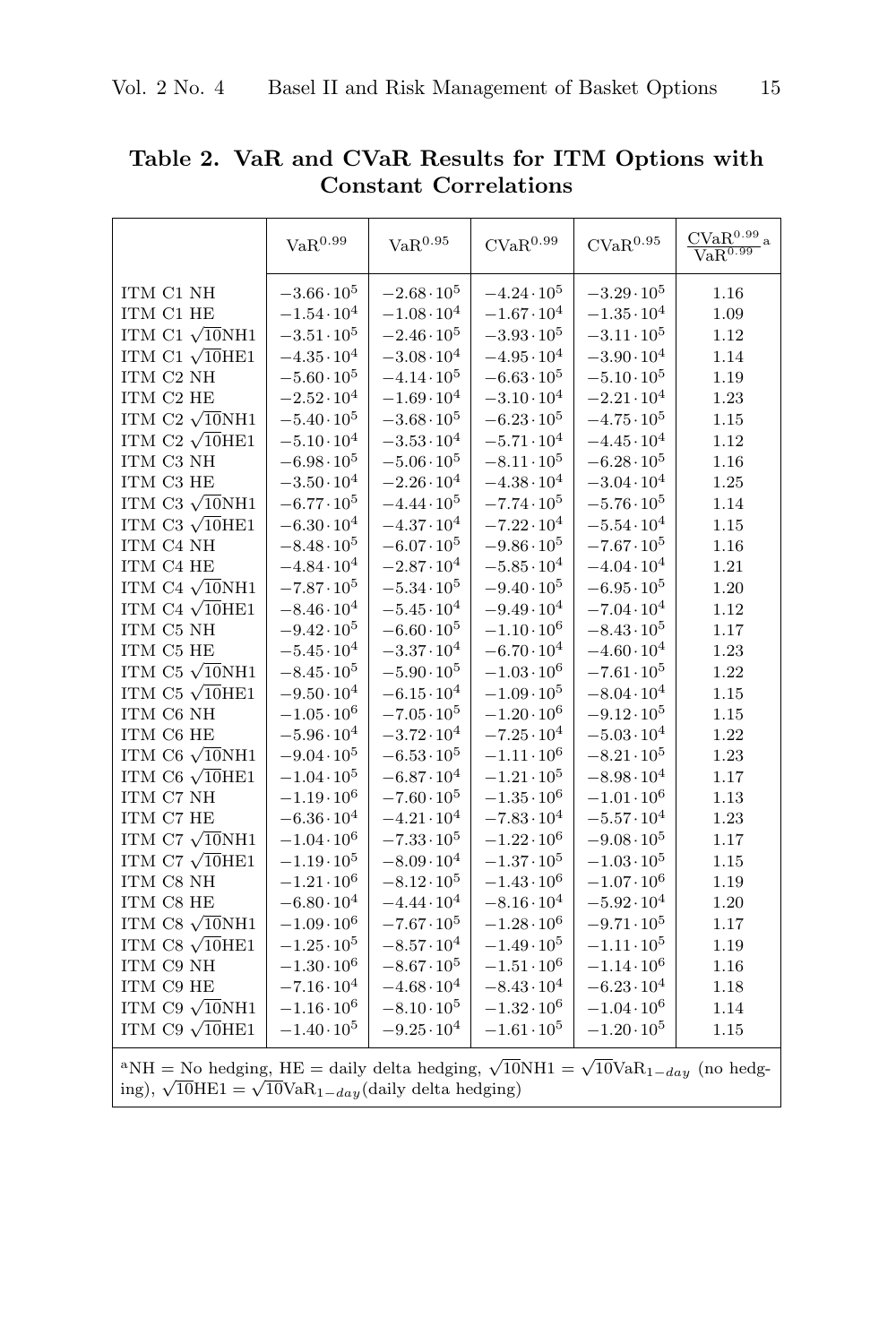denote the average basket option price of the simulation sample at time 0 and define<sup>2</sup>

$$
\delta \text{VaR}_{-}^{\alpha} = \text{VaR}^{\alpha}(\rho = 0) - \text{VaR}^{\alpha}(\rho = -0.9)
$$

$$
\delta \text{VaR}_{+}^{\alpha} = \text{VaR}^{\alpha}(\rho = 0.9) - \text{VaR}^{\alpha}(\rho = 0)
$$

$$
\delta \text{VaR}_{\text{Total}}^{\alpha} = \delta \text{VaR}_{-}^{\alpha} + \delta \text{VaR}_{+}^{\alpha}.
$$

The results for the unhedged basket option are as follows. First, as the constant correlation  $\rho$  increases from  $-0.9$  to 0.9 (respectively, C1 and C9), the average initial option price  $\bar{V}_0$  as well as the potential loss measured by VaR and CVaR increase for each moneyness level. For ITM options, this increase in the potential loss is unproportionally high relative to the increase in the average initial option price. For example,  $\bar{V}_0^{ITM}$  of C1 and C9 are, respectively,  $6.30 \cdot 10^5$  and  $1.01 \cdot 10^6$ , which is an increase with factor 1.61. The corresponding unhedged ten-day  $VaR<sup>0.95</sup>$  estimates for C1 and C9 as given in table 2 are  $-2.68 \cdot 10^5$  to  $-8.67 \cdot 10^5$ , respectively, so the potential losses increase with a factor of 3.23 (this factor is even larger for  $VaR<sup>0.99</sup>$  and CVaR). As the correlations change from  $-0.9$ to +0.9, the  $(1 - \alpha)$ -quantiles of the option position's profits and losses increase to more than three times larger than the  $\bar{V}_0$  for ITM options. In contrast to this result, higher correlation values affect  $\bar{V}_0^{ATM}$  option prices and the corresponding VaR and CVaR estimates more proportionally, where  $\bar{V}_0^{\bar{A}TM}$  increases with factor 3.08 and (C)VaR estimates increase with about factor 4 when going from correlation value  $-0.9$  to  $+0.9$ .

Secondly, the largest part of the increase in potential losses for ITM and ATM options can be found by increasing the negative correlations. For example, from table 2 the ITM  $\delta \text{VaR}_{-}^{0.95}$  has a value of  $-3.92 \cdot 10^5$ , which constitutes 65 percent of the total change  $\delta \text{VaR}_{\text{Total}}^{0.95}$  of  $-5.98 \cdot 10^5$ . For the ATM and OTM option, this percentage can be obtained similarly and is 63 percent of the  $\delta \text{VaR}_{\text{Total}}^{0.95}$ . The relatively high sensitivity of basket options on well-diversified baskets (negative correlations) with respect to correlation changes seems counterintuitive. It is well known that well-diversified portfolios are

<sup>&</sup>lt;sup>2</sup>The VaR here is the ten-day VaR<sup> $\alpha$ </sup> of the unhedged option position given in table 2.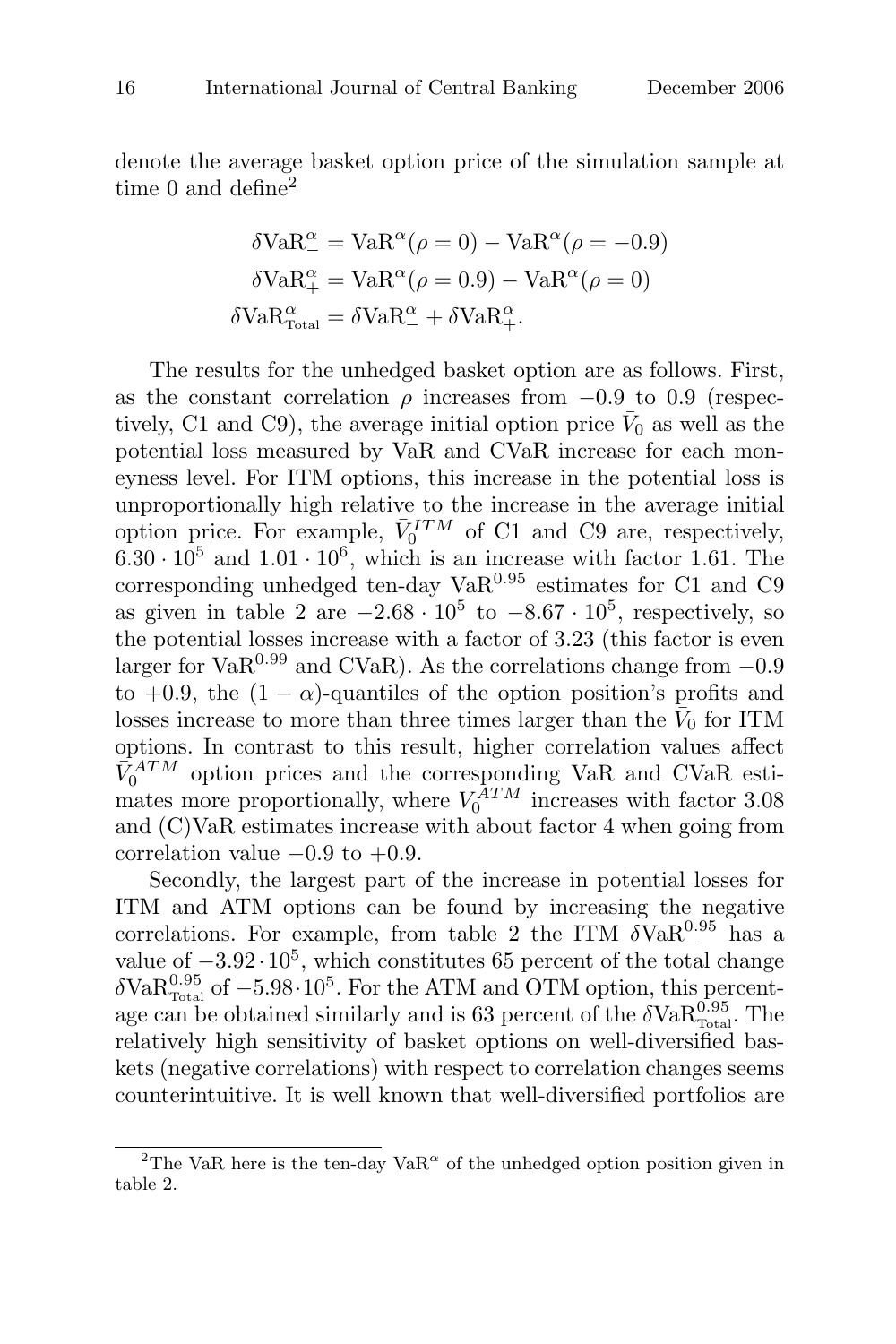less risky than portfolios with highly correlated assets; therefore, investors might expect that options on a well-diversified portfolio are also less risky than options on highly correlated underlying assets. Although the results in table 2 show that the absolute values of the (C)VaR of the basket option increase with higher correlations, the changes in these (C)VaR values are relatively more subject to correlation risk for a negatively correlated portfolio. This observation is important for investors, because they may not be aware of this increased correlation risk when buying basket options on welldiversified ("safe") baskets of assets. Another implication of this result is that VaR estimation of basket options on well-diversified baskets is relatively more prone to model risk, since in practice correlations have to be estimated under the assumption of a correlation model (e.g., RiskMetrics<sup>TM</sup>), which is in line with the results of Skintzi, Skiadopoulos, and Refenes (2005). They have found that the VaR measure becomes relatively more sensitive to correlation estimation errors with decreasing true correlations for linear portfolios as well as option portfolios containing plain-vanilla European options written on correlated underlying assets.

Finally, the option prices and risk measures of OTM options vary even more with the correlation of the underlying assets than those of ITM and ATM options. The  $\bar{V}_0$  prices for  $\rho$  of  $-0.9$  and  $+0.9$  are, respectively,  $5.45 \cdot 10^4$  and  $5.23 \cdot 10^5$ , and the corresponding Va $\text{R}^{0.95}$ estimates are  $-7.47 \cdot 10^4$  and  $-6.11 \cdot 10^5$ . So, the difference in option price and risk is extremely large across different correlation values for the OTM basket option position.

#### 4.1.2 Delta-Hedged Portfolios

In practice, option positions of financial institutions are usually hedged to decrease the exposure to the full risks of the option position. Therefore, it is perhaps even more important to consider the effects of correlations on daily delta-hedged option positions. A delta-hedged option position accounts for the risk of changes in the price of the underlying assets. The estimates of the risk measures are given in table 2. The effectiveness of the delta hedge in reducing the risk of the option position will be measured by the no-hedge-tohedge ratio of the risk measures given in table 3. If this ratio is very high, the risk of potential loss is reduced much better by hedging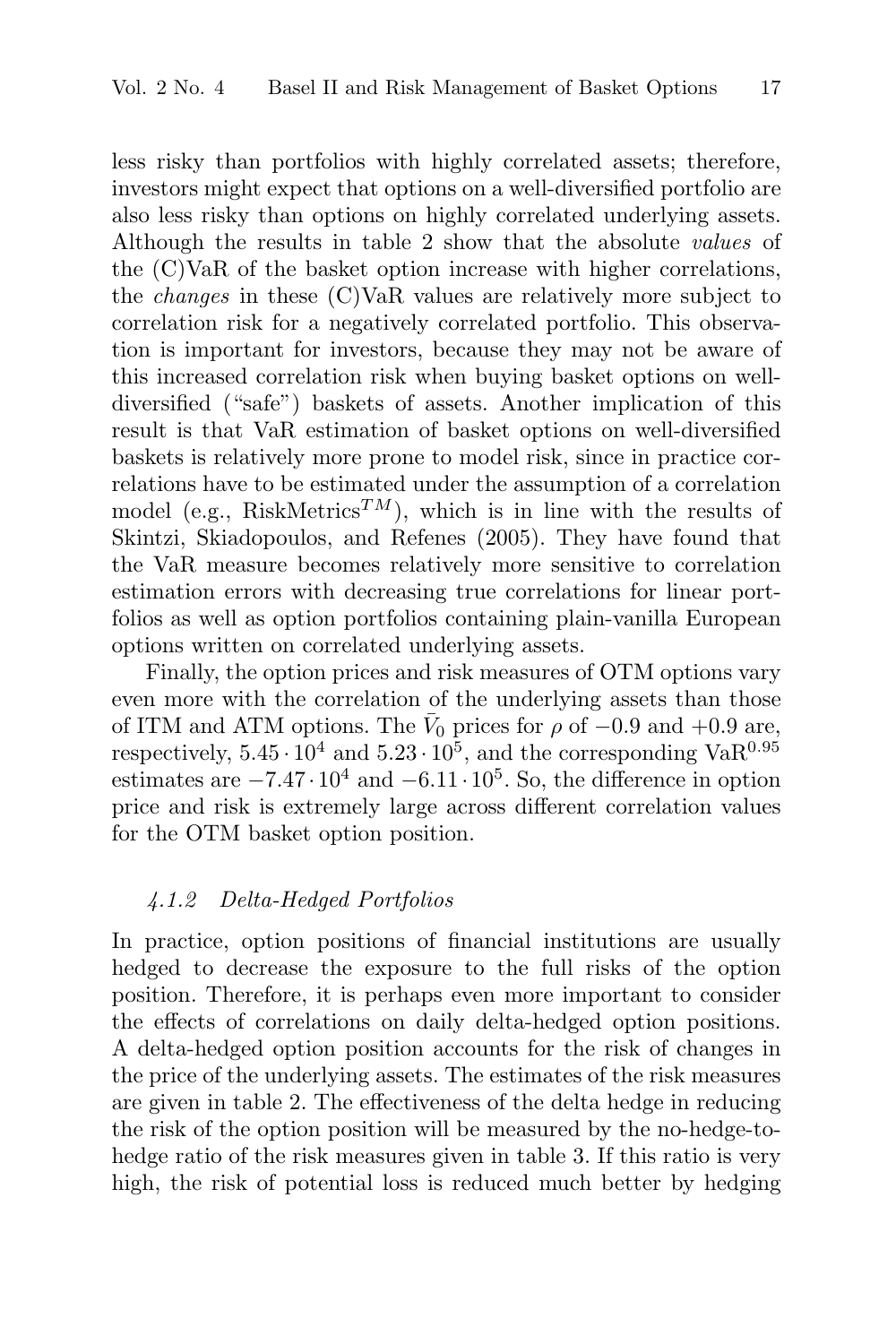|                                    | $\text{VaR}^{0.99}$ | $\mathrm{VaR}^{0.95}$ | $\text{CVaR}^{0.99}$ | CVaR <sup>0.95a</sup> |
|------------------------------------|---------------------|-----------------------|----------------------|-----------------------|
| ITM C1 NH/HE                       | 23.86               | 24.89                 | 25.33                | 24.48                 |
| ITM C1 $\sqrt{10}NH1/\sqrt{10}HE1$ | 8.08                | 8.00                  | 7.93                 | 7.96                  |
| ITM C1 NH/ $\sqrt{10}$ NH1         | 1.04                | 1.09                  | 1.08                 | 1.06                  |
| ITM C1 HE/ $\sqrt{10}$ HE1         | 0.35                | 0.35                  | 0.34                 | 0.35                  |
| ITM C2 NH/HE                       | 22.18               | 24.50                 | 21.38                | 23.10                 |
| ITM C2 $\sqrt{10}NH1/\sqrt{10}HE1$ | 10.59               | 10.44                 | 10.90                | 10.68                 |
| ITM C2 NH/ $\sqrt{10}$ NH1         | 1.04                | 1.13                  | 1.06                 | 1.07                  |
| ITM C2 HE/ $\sqrt{10}$ HE1         | 0.50                | 0.48                  | 0.54                 | 0.50                  |
| ITM C3 NH/HE                       | 19.96               | 22.41                 | 18.53                | 20.69                 |
| ITM C3 $\sqrt{10}NH1/\sqrt{10}HE1$ | 10.75               | 10.14                 | 10.72                | 10.40                 |
| ITM C3 NH/ $\sqrt{10}$ NH1         | 1.03                | 1.14                  | 1.05                 | 1.09                  |
| ITM C3 HE/ $\sqrt{10}$ HE1         | 0.56                | $0.52\,$              | 0.61                 | 0.55                  |
| ITM C4 NH/HE                       | 17.51               | 21.12                 | 16.86                | 18.96                 |
| ITM C4 $\sqrt{10}NH1/\sqrt{10}HE1$ | 9.30                | 9.80                  | 9.91                 | 9.88                  |
| ITM C4 NH/ $\sqrt{10}$ NH1         | 1.08                | 1.14                  | 1.05                 | 1.10                  |
| ITM C4 HE/ $\sqrt{10}$ HE1         | 0.57                | 0.53                  | 0.62                 | 0.58                  |
| ITM C5 NH/HE                       | 17.28               | 19.60                 | 16.41                | 18.35                 |
| ITM C5 $\sqrt{10}NH1/\sqrt{10}HE1$ | 8.89                | 9.59                  | 9.41                 | 9.46                  |
| ITM C5 NH/ $\sqrt{10}$ NH1         | 1.12                | 1.12                  | 1.07                 | 1.11                  |
| ITM C5 HE/ $\sqrt{10}$ HE1         | 0.57                | $0.55\,$              | 0.61                 | 0.57                  |
| ITM C6 NH/HE                       | 17.57               | 18.93                 | 16.60                | 18.14                 |
| ITM C6 $\sqrt{10}NH1/\sqrt{10}HE1$ | 8.73                | 9.51                  | 9.20                 | 9.15                  |
| ITM C6 NH/ $\sqrt{10}$ NH1         | 1.16                | 1.08                  | 1.08                 | 1.11                  |
| ITM C6 HE/ $\sqrt{10}$ HE1         | 0.58                | 0.54                  | 0.60                 | 0.56                  |
| ITM C7 NH/HE                       | 18.74               | 18.07                 | 17.24                | 18.14                 |
| ITM C7 $\sqrt{10}NH1/\sqrt{10}HE1$ | 8.72                | 9.06                  | 8.90                 | 8.83                  |
| ITM C7 NH/ $\sqrt{10}$ NH1         | 1.15                | 1.04                  | 1.11                 | 1.11                  |
| ITM C7 HE/ $\sqrt{10}$ HE1         | 0.53                | 0.52                  | 0.57                 | 0.54                  |
| ITM C8 NH/HE                       | 17.72               | 18.28                 | 17.59                | 18.15                 |
| ITM C8 $\sqrt{10}NH1/\sqrt{10}HE1$ | 8.73                | 8.96                  | 8.59                 | 8.75                  |
| ITM C8 NH/ $\sqrt{10}$ NH1         | 1.10                | 1.06                  | 1.12                 | 1.11                  |
| ITM C8 HE/ $\sqrt{10}$ HE1         | 0.54                | 0.52                  | 0.55                 | 0.53                  |
| ITM C9 NH/HE                       | 18.13               | 18.52                 | 17.87                | 18.25                 |
| ITM C9 $\sqrt{10}NH1/\sqrt{10}HE1$ | 8.31                | 8.75                  | 8.23                 | 8.67                  |
| ITM C9 NH/ $\sqrt{10}$ NH1         | 1.12                | 1.07                  | 1.14                 | 1.10                  |
| ITM C9 HE/ $\sqrt{10}$ HE1         | 0.51                | 0.51                  | 0.53                 | 0.52                  |

**Table 3. Risk Measure Ratios for ITM Options with Constant Correlations**

<sup>a</sup>NH = No hedging, HE = daily delta hedging,  $\sqrt{10}$ NH1 =  $\sqrt{10}$ Va $R_{1-day}$  (no hedging),  $\sqrt{10}$ HE1 =  $\sqrt{10}$ VaR<sub>1−day</sub>(daily delta hedging)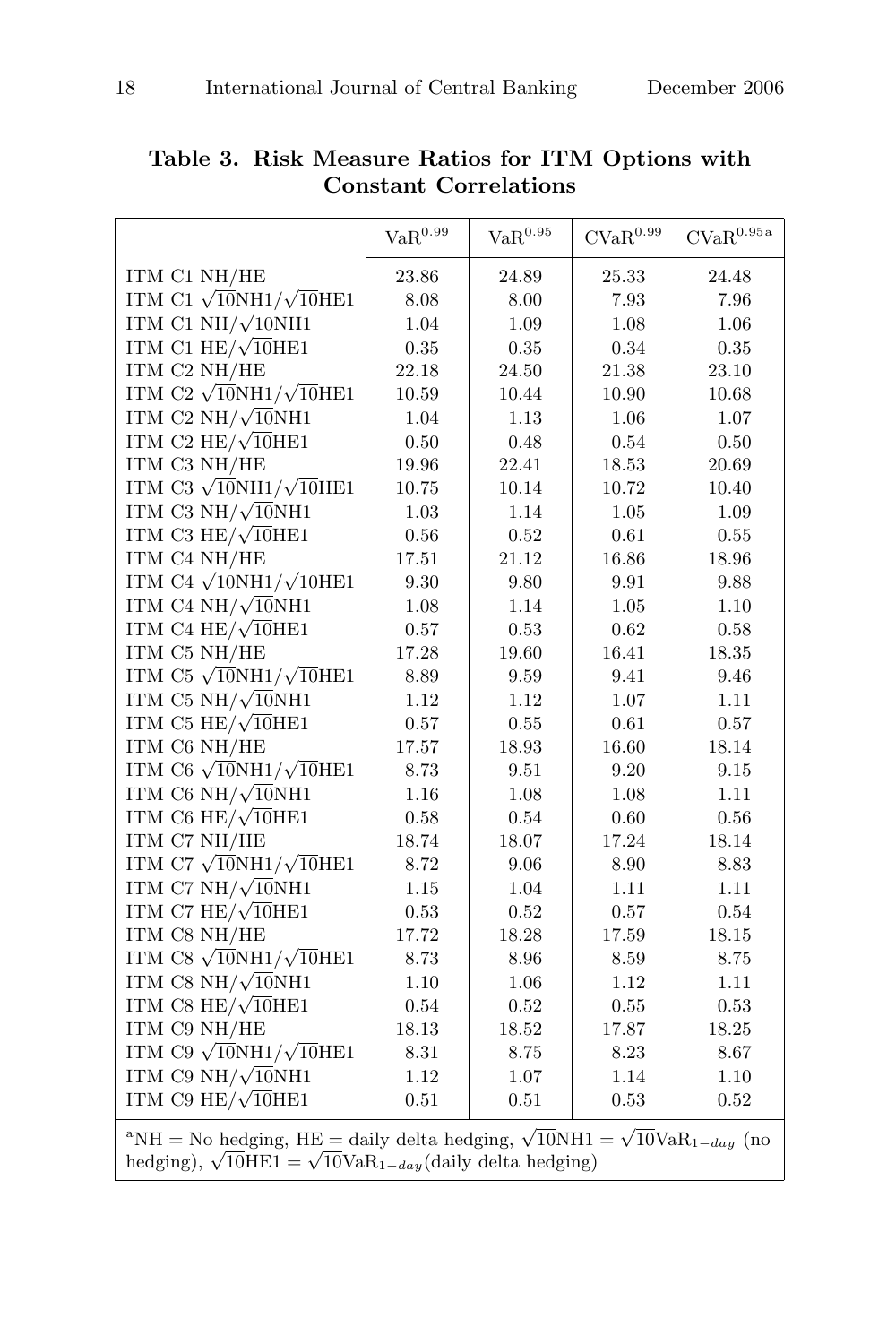than in the case of a low ratio. The results are very different across moneyness levels.

For ITM options, daily delta hedging reduces the risk by a factor of 23 or more for the highly negative correlation specification C1 for all risk measures. The hedge effectiveness reduces for higher correlations, but it is still considerable for positive correlations, as the no-hedge-to-hedge ratio of the risk measures has a value of more than 16 for different confidence levels.

The delta-hedge effectiveness deteriorates for ATM and OTM options for all values of correlations. Still, the risk reduction is substantial compared with the unhedged ATM and OTM option position in most cases, and the no-hedge-to-hedge ratios vary from around 7 to 15. In contrast to the result for ITM options, the reduction in risk achieved by delta hedging is the largest for highly positive correlations (especially for OTM options). Overall, the delta hedge is most effective for ITM options but still substantial for ATM and OTM options.

## 4.1.3 Risk Measures and the Square-Root-of-Time Rule

This section discusses the difference between the VaR and CVaR risk measures in this simulation experiment as well as the performance of the widely used square-root-of-time rule. Overall, the risk of potential loss increases for a higher value of the underlying constant correlation (see the VaR and CVaR estimates in table 2). From table 3 one can see that the  $CVaR^{0.99}$ -to-Va $R^{0.99}$  ratios of the ITM option are larger for the hedged option position than for the unhedged position in most cases, thus implying that the hedged profit and loss distribution has relatively heavier tails. However, for the ATM and OTM option, the profit and loss distribution of the unhedged option position exhibits heavier tails compared with the hedged option position. Define  $\gamma$  as

$$
\gamma = \frac{\text{ten-day VaR}^{0.99}}{\sqrt{10} \cdot \text{one-day VaR}^{0.99}},\tag{11}
$$

where  $\gamma$  is used to measure the performance of the square-rootof-time rule. If  $\gamma$  is larger than one, the unhedged ten-day VaR is underestimated when applying the square-root-of-time rule. One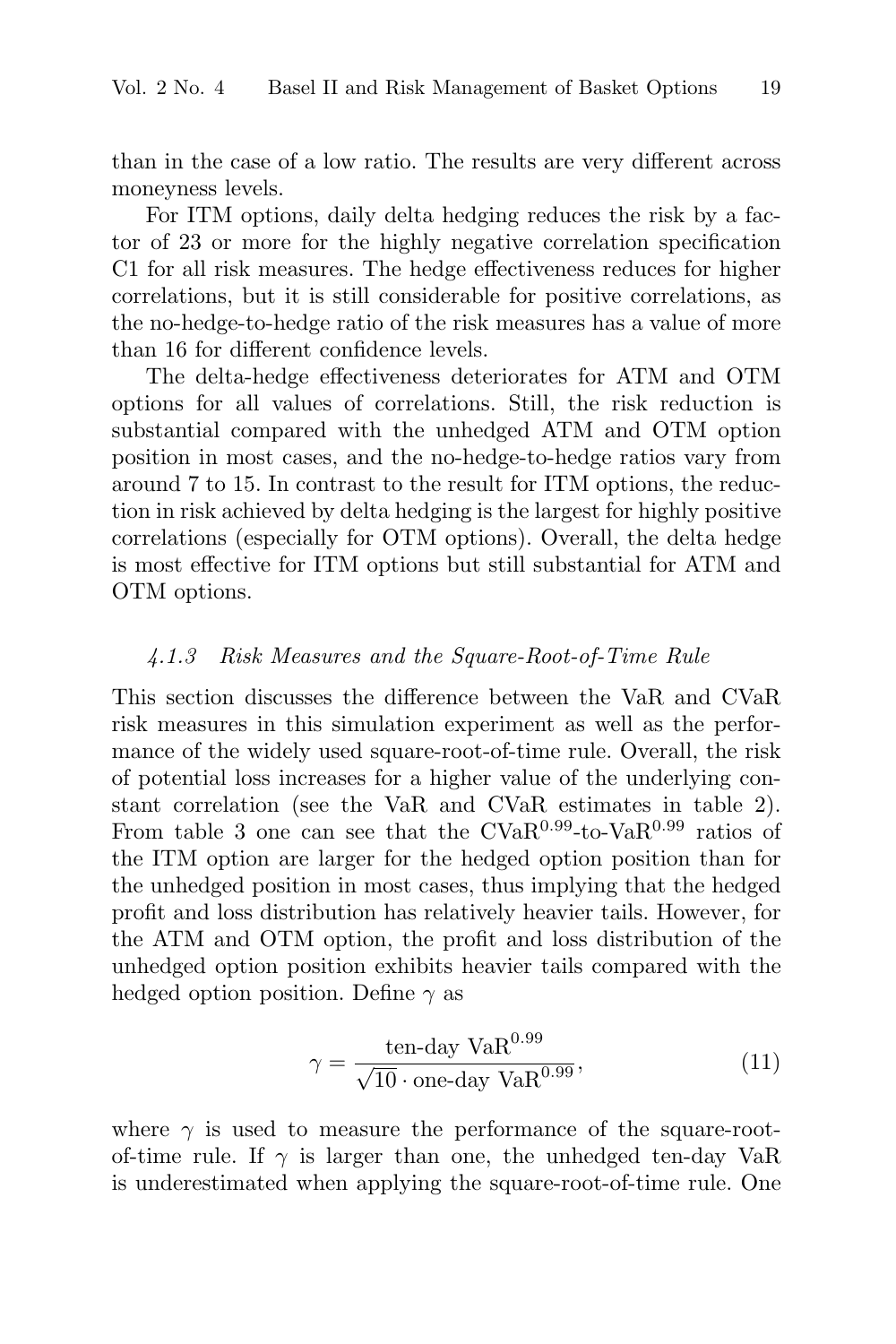would expect that the square-root-of-time rule performs worse for cases with high  $CVaR<sup>0.99</sup>$ -to-Va $R<sup>0.99</sup>$  ratios, since the validity of this rule critically depends on the assumption of i.i.d.-normal observations. This expectation is indeed confirmed by the results, since the  $CVaR<sup>0.99</sup>$ -to-Va $R<sup>0.99</sup>$  ratios for the unhedged OTM option are relatively high compared with the corresponding values for the unhedged ATM option, and this also holds for the underestimation of the ten-day Va $R^{0.99}$ . A notable exception is the unhedged ITM option position, where the square-root-of-time rule performs quite well. For the hedged option position, there is overestimation of the ten-day  $VaR<sup>0.99</sup>$  by the square-root-of-time rule, since daily delta hedging has an offsetting effect on the profit and loss changes of the option position. The no-hedge-to-hedge ratios are quite high, with a minimum value of about 7. This overestimation declines as the difference of the hedge effectiveness between the one-day and ten-day horizon diminishes, i.e., as the difference in the no-hedge-to-hedge ratios decreases.

So, in most cases, the square-root-of-time rule leads to either underestimation or overestimation of the ten-day  $VaR<sup>0.99</sup>$ . However, none of the  $\gamma$  ratios exceed the minimum absolute stress factor value of 3. Hence, for the computation of market risk capital charge, the square-root-of-time rule used in combination with the stress factor  $k$ of at least 3 is reasonable here for basket options in case of constant correlations.

# 4.2 Time-Varying Correlations

In this section the results of time-varying correlation term structures containing jumps, regime switches, and affine term structures will be discussed for the basket option. By (8) the computation of the VaR for basket options with time-varying correlation term structures can be greatly simplified: one only needs to know an estimate of the average correlation over the option life instead of information on the entire future correlation term structure. The results in table 4 show that property (8) does not hold for the basket option with different correlation term structures. If the correlations are relatively high during the ten-day horizon over which the VaR is computed, then the potential loss will be higher than indicated by the VaR estimated using the average correlation over the life of the option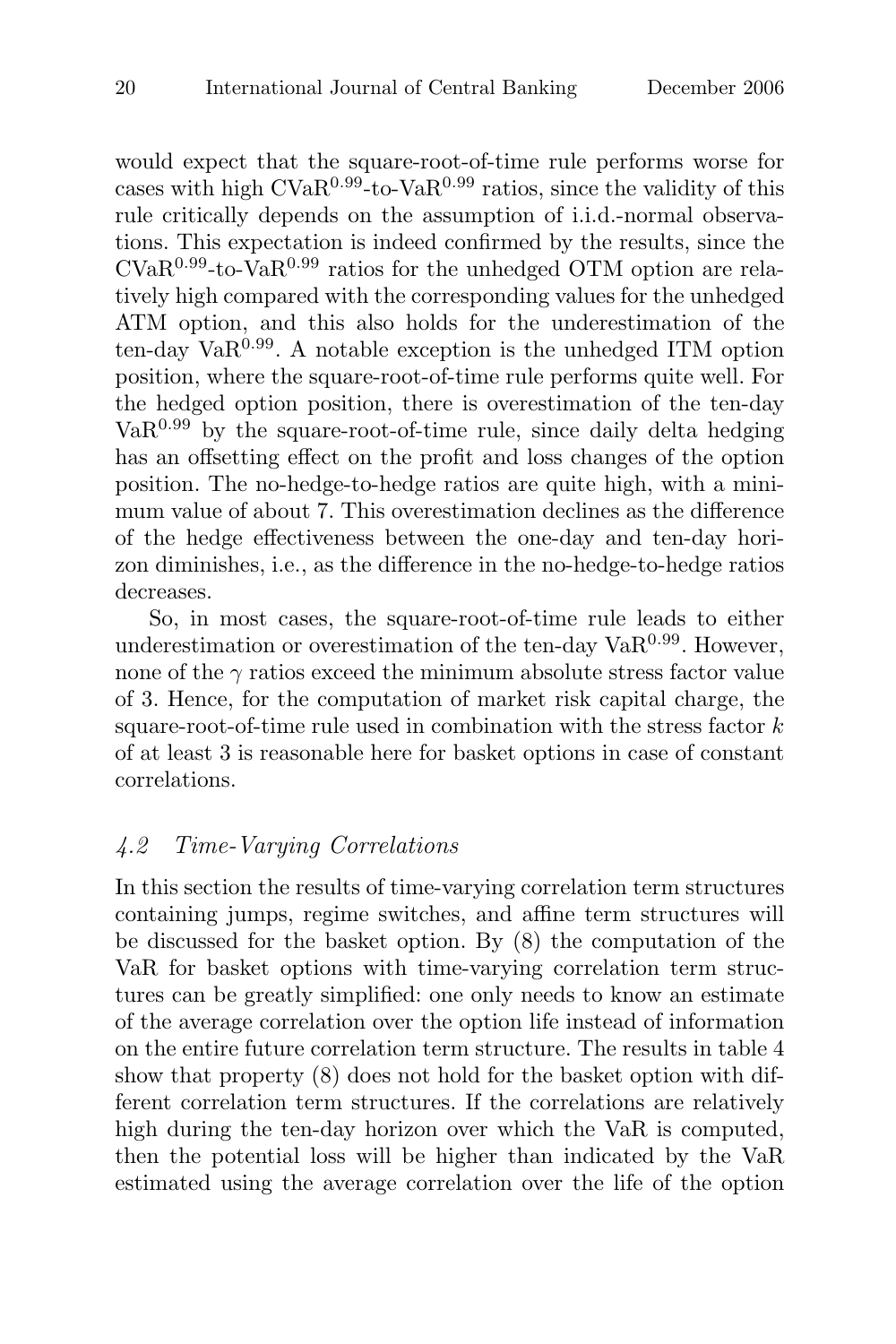|                                                                                                                                                                                                           | VaR <sup>0.99</sup>  | VaR <sup>0.95</sup>  | CVaR <sup>0.99</sup> | CVaR <sup>0.95</sup> | $\frac{\text{CVaR}^{0.99}}{\text{VaR}^{0.99}}$ a |
|-----------------------------------------------------------------------------------------------------------------------------------------------------------------------------------------------------------|----------------------|----------------------|----------------------|----------------------|--------------------------------------------------|
| ITM T1 NH                                                                                                                                                                                                 | $-8.39 \cdot 10^5$   | $-5.55 \cdot 10^5$   | $-9.27 \cdot 10^{5}$ | $-7.17 \cdot 10^5$   | 1.11                                             |
| ITM T1 HE                                                                                                                                                                                                 | $-5.96 \cdot 10^{4}$ | $-3.19 \cdot 10^{4}$ | $-8.58 \cdot 10^4$   | $-5.12 \cdot 10^{4}$ | 1.44                                             |
| ITM T1 $\sqrt{10}$ NH1                                                                                                                                                                                    | $-3.40 \cdot 10^5$   | $-2.35 \cdot 10^5$   | $-3.78 \cdot 10^{5}$ | $-2.97 \cdot 10^5$   | 1.11                                             |
| ITM T1 $\sqrt{10}$ HE1                                                                                                                                                                                    | $-4.29 \cdot 10^{4}$ | $-3.24 \cdot 10^{4}$ | $-4.84 \cdot 10^{4}$ | $-3.89 \cdot 10^{4}$ | 1.13                                             |
| ITM T2 NH                                                                                                                                                                                                 | $-3.55 \cdot 10^5$   | $-2.59 \cdot 10^5$   | $-4.12 \cdot 10^5$   | $-3.18 \cdot 10^5$   | 1.16                                             |
| ITM T2 HE                                                                                                                                                                                                 | $-1.49 \cdot 10^{4}$ | $-1.10 \cdot 10^{4}$ | $-1.68 \cdot 10^{4}$ | $-1.35 \cdot 10^{4}$ | 1.12                                             |
| ITM T2 $\sqrt{10}$ NH1                                                                                                                                                                                    | $-3.37 \cdot 10^5$   | $-2.36 \cdot 10^5$   | $-3.78 \cdot 10^{5}$ | $-2.98 \cdot 10^5$   | 1.12                                             |
| ITM T2 $\sqrt{10}$ HE1                                                                                                                                                                                    | $-4.52 \cdot 10^{4}$ | $-3.08 \cdot 10^{4}$ | $-5.02 \cdot 10^{4}$ | $-3.96 \cdot 10^{4}$ | 1.11                                             |
| ITM T3 NH                                                                                                                                                                                                 | $-1.15 \cdot 10^6$   | $-7.36 \cdot 10^5$   | $-1.47 \cdot 10^6$   | $-9.98 \cdot 10^5$   | 1.28                                             |
| ITM T3 HE                                                                                                                                                                                                 | $-6.82 \cdot 10^{4}$ | $-4.24 \cdot 10^{4}$ | $-8.08 \cdot 10^{4}$ | $-5.80 \cdot 10^{4}$ | 1.19                                             |
| ITM T3 $\sqrt{10}$ NH1                                                                                                                                                                                    | $-1.16 \cdot 10^6$   | $-8.11 \cdot 10^5$   | $-1.33 \cdot 10^6$   | $-1.04 \cdot 10^6$   | 1.14                                             |
| ITM T3 $\sqrt{10}$ HE1                                                                                                                                                                                    | $-1.38 \cdot 10^5$   | $-9.13 \cdot 10^{4}$ | $-1.60 \cdot 10^{5}$ | $-1.19 \cdot 10^5$   | 1.16                                             |
| ITM T4 NH                                                                                                                                                                                                 | $-1.30 \cdot 10^6$   | $-8.72 \cdot 10^{5}$ | $-1.51 \cdot 10^6$   | $-1.14 \cdot 10^6$   | 1.16                                             |
| ITM T4 HE                                                                                                                                                                                                 | $-7.08 \cdot 10^{4}$ | $-4.72 \cdot 10^{4}$ | $-8.50 \cdot 10^{4}$ | $-6.19 \cdot 10^{4}$ | 1.20                                             |
| ITM T4 $\sqrt{10}$ NH1                                                                                                                                                                                    | $-1.16 \cdot 10^6$   | $-8.07 \cdot 10^5$   | $-1.32 \cdot 10^6$   | $-1.04 \cdot 10^6$   | 1.14                                             |
| ITM T4 $\sqrt{10}$ HE1                                                                                                                                                                                    | $-1.32 \cdot 10^5$   | $-8.98 \cdot 10^{4}$ | $-1.55 \cdot 10^5$   | $-1.18 \cdot 10^5$   | 1.18                                             |
| ITM T5 NH                                                                                                                                                                                                 | $-3.30 \cdot 10^5$   | $-2.40 \cdot 10^5$   | $-3.86 \cdot 10^5$   | $-2.97 \cdot 10^5$   | 1.17                                             |
| ITM T5 HE                                                                                                                                                                                                 | $-1.66 \cdot 10^{4}$ | $-1.22 \cdot 10^{4}$ | $-1.83 \cdot 10^{4}$ | $-1.49 \cdot 10^{4}$ | 1.10                                             |
| ITM T5 $\sqrt{10}$ NH1                                                                                                                                                                                    | $-3.15 \cdot 10^5$   | $-2.15 \cdot 10^5$   | $-3.52 \cdot 10^5$   | $-2.73 \cdot 10^5$   | 1.12                                             |
| ITM T5 $\sqrt{10}$ HE1                                                                                                                                                                                    | $-4.82 \cdot 10^{4}$ | $-3.24 \cdot 10^{4}$ | $-5.42 \cdot 10^{4}$ | $-4.16 \cdot 10^{4}$ | 1.12                                             |
| ITM T6 NH                                                                                                                                                                                                 | $-1.32 \cdot 10^6$   | $-8.79 \cdot 10^5$   | $-1.53 \cdot 10^6$   | $-1.15 \cdot 10^6$   | 1.16                                             |
| ITM T6 HE                                                                                                                                                                                                 | $-7.36 \cdot 10^{4}$ | $-4.78 \cdot 10^{4}$ | $-8.60 \cdot 10^{4}$ | $-6.32 \cdot 10^{4}$ | 1.17                                             |
| ITM T6 $\sqrt{10}$ NH1                                                                                                                                                                                    | $-1.18 \cdot 10^6$   | $-8.17 \cdot 10^5$   | $-1.34 \cdot 10^6$   | $-1.05 \cdot 10^6$   | 1.14                                             |
| ITM T6 $\sqrt{10}$ HE1                                                                                                                                                                                    | $-1.29 \cdot 10^5$   | $-8.60 \cdot 10^{4}$ | $-1.50 \cdot 10^5$   | $-1.13 \cdot 10^{5}$ | 1.17                                             |
| ITM T7 NH                                                                                                                                                                                                 | $-4.25 \cdot 10^5$   | $-3.15 \cdot 10^5$   | $-4.97 \cdot 10^5$   | $-3.79 \cdot 10^5$   | 1.17                                             |
| ITM T7 HE                                                                                                                                                                                                 | $-2.89 \cdot 10^{4}$ | $-2.06 \cdot 10^{4}$ | $-3.31 \cdot 10^{4}$ | $-2.55 \cdot 10^4$   | 1.15                                             |
| ITM T7 $\sqrt{10}$ NH1                                                                                                                                                                                    | $-2.86 \cdot 10^5$   | $-1.97 \cdot 10^{5}$ | $-3.24 \cdot 10^5$   | $-2.47 \cdot 10^5$   | 1.13                                             |
| ITM T7 $\sqrt{10}$ HE1                                                                                                                                                                                    | $-8.14 \cdot 10^{4}$ | $-5.63 \cdot 10^{4}$ | $-9.15 \cdot 10^{4}$ | $-7.12 \cdot 10^{4}$ | 1.12                                             |
| ITM T8 NH                                                                                                                                                                                                 | $-1.32 \cdot 10^{6}$ | $-9.24 \cdot 10^5$   | $-1.57 \cdot 10^6$   | $-1.18 \cdot 10^6$   | 1.19                                             |
| ITM T8 HE                                                                                                                                                                                                 | $-7.90 \cdot 10^{4}$ | $-5.09 \cdot 10^{4}$ | $-1.02 \cdot 10^5$   | $-7.00 \cdot 10^{4}$ | 1.29                                             |
| ITM T8 $\sqrt{10}$ NH1                                                                                                                                                                                    | $-1.25 \cdot 10^6$   | $-8.54 \cdot 10^5$   | $-1.40 \cdot 10^6$   | $-1.10 \cdot 10^{6}$ | 1.12                                             |
| ITM T8 $\sqrt{10}$ HE1                                                                                                                                                                                    | $-1.24 \cdot 10^5$   | $-7.45 \cdot 10^{4}$ | $-1.55 \cdot 10^5$   | $-1.04 \cdot 10^5$   | 1.25                                             |
| <sup>a</sup> NH = No hedging, HE = daily delta hedging, $\sqrt{10}$ NH1 = $\sqrt{10}$ VaR <sub>1-day</sub> (no hedg-<br>ing), $\sqrt{10} \text{HE1} = \sqrt{10} \text{VaR}_{1-day}$ (daily delta hedging) |                      |                      |                      |                      |                                                  |

**Table 4. VaR and CVaR Results for ITM Options with Time-Varying Correlations**

(and vice versa). This result is in line with Eydeland and Wolyniec (2003), where they explain that for a short VaR horizon of ten days, the instantaneous correlation becomes more important. Hence, there are differences in the results depending on the specific type of time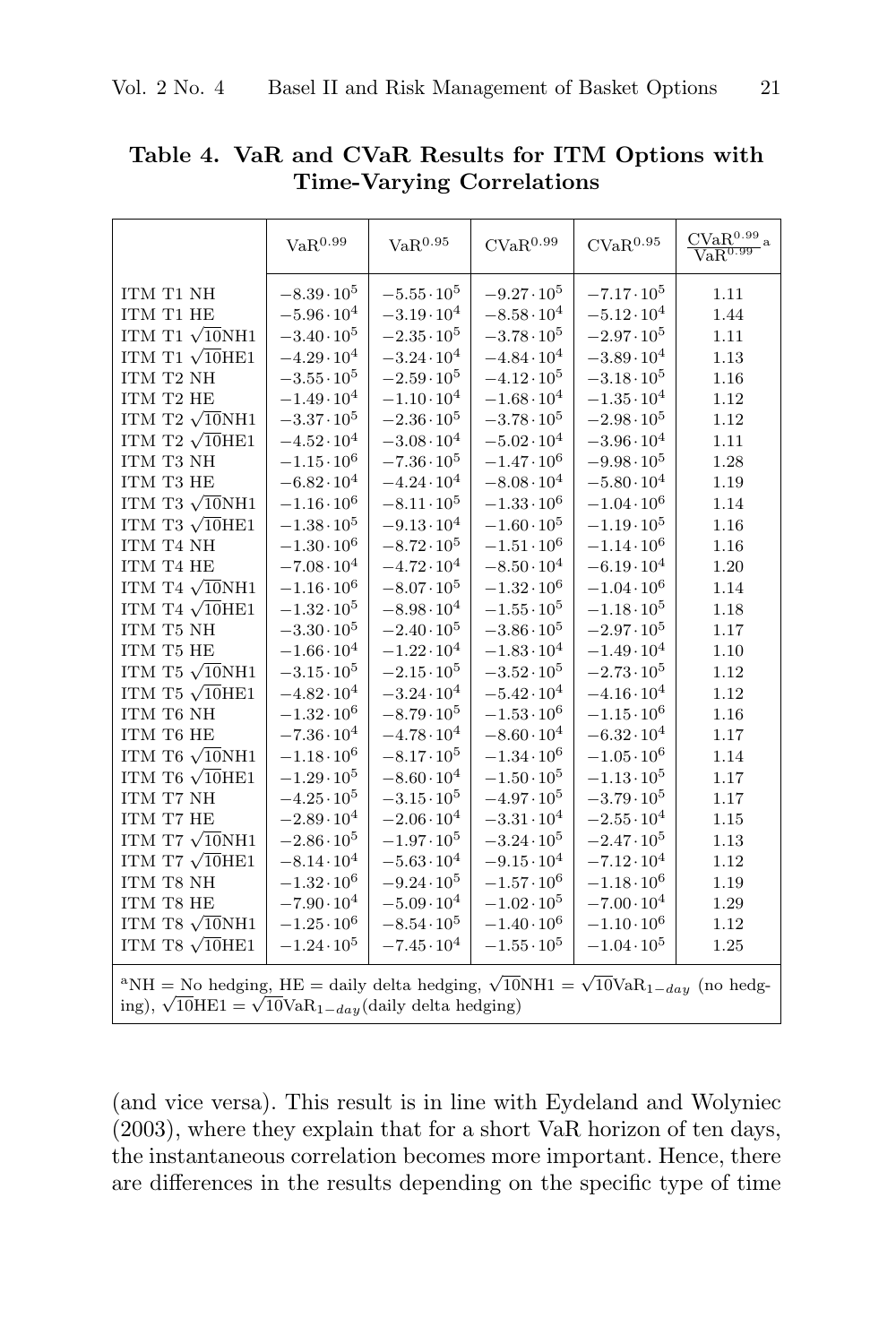variation, even though the average correlation over the option life is the same, and this will be discussed in more detail later. This result implies that, in practice, the cumulative correlation might not be as relevant for VaR computations as expected. The reduction in risks achieved by daily delta hedging is often less for time-varying correlation term structures than for the constant (cumulative) correlations, but the risk reduction is still substantial for ITM or ATM options and, to a lesser extent, for OTM options. The results for the hedged option are highly dependent on the hedge effectiveness. The following discussion deals with the differences in the specific time variation of the correlation term structures T1 to T8.

## 4.2.1 Correlation Jumps

The correlation term structures T1 and T2 are initially highly negative and jump upward, respectively, at the start and the end of the option life. First, the time at which the correlation jump occurs is important for the VaR and CVaR estimates of the unhedged option but has an even larger impact on the effectiveness of the delta hedge. When no hedging is applied, a jump at the start of the option life is more than twice as risky as a jump near expiration for negative correlations; see table 4. For the delta-hedged option position this result is even stronger, since the risk measures indicate that the potential loss for a jump at the start is more than four times larger than for a jump near expiration. These results are robust for different moneyness levels. The average correlation for T1 and T2 is −0.84. The risk measures of only T2 give results that are comparable to those of C1 (constant correlation value of  $-0.9$ ), but the risks for T1 are much higher than for C1. The no-hedge-to-hedge-ratios of the risk measures of T2 in table 5 are twice as large as for T1. So, the time of the temporary jump upward in the correlation has a large impact on the effectiveness of the delta hedge across all moneyness levels.

When the correlations are initially positive, a jump downward at the start (T3) is less risky than a jump near expiration (T4) for the unhedged basket option, regardless of the moneyness level. The hedge effectiveness of a jump near expiration is greater than a jump at the start for positive correlations. So, T2 and T4 have a relatively better hedging performance compared with, respectively, T1 and T3,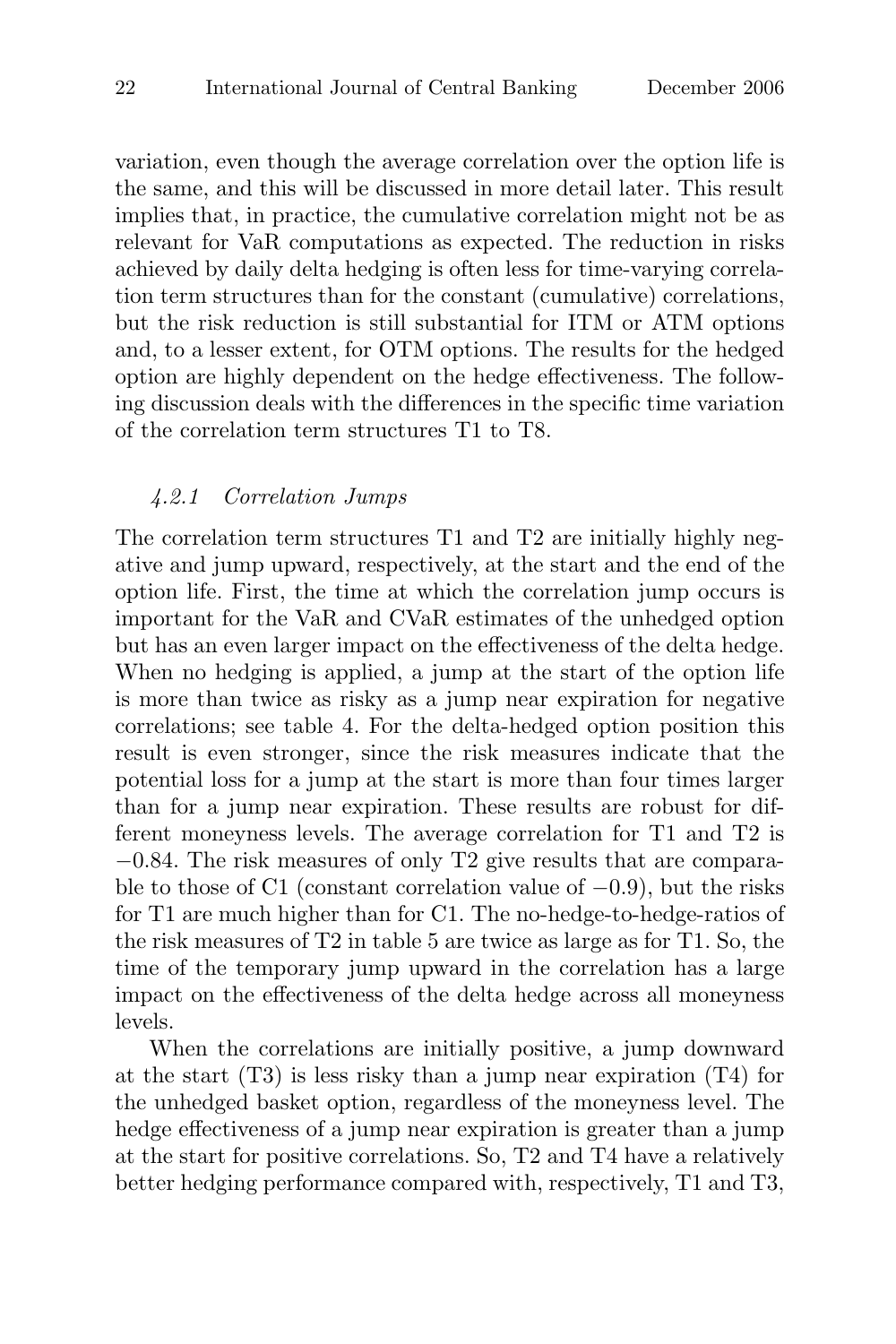|                                                                                                                | $\text{VaR}^{0.99}$ | $\mathrm{VaR}^{0.95}$ | $\mathrm{CVaR}^{0.99}$ | $\mathrm{CVaR}^{0.95\,\mathrm{a}}$ |
|----------------------------------------------------------------------------------------------------------------|---------------------|-----------------------|------------------------|------------------------------------|
| ITM T1 NH/HE                                                                                                   | 14.08               | 17.43                 | 10.81                  | 13.99                              |
| ITM T1 $\sqrt{10}$ NH1/ $\sqrt{10}$ HE1                                                                        | 7.93                | 7.27                  | 7.80                   | 7.62                               |
| ITM T1 NH/ $\sqrt{10}$ NH1                                                                                     | 2.47                | 2.36                  | 2.46                   | 2.42                               |
| ITM T1 $HE/\sqrt{10}HE1$                                                                                       | 1.39                | 0.99                  | 1.77                   | 1.32                               |
| ITM T2 NH/HE                                                                                                   | 23.75               | 23.44                 | 24.53                  | 23.57                              |
| ITM T2 $\sqrt{10}NH1/\sqrt{10}HE1$                                                                             | 7.47                | 7.64                  | 7.52                   | 7.52                               |
| ITM T2 NH/ $\sqrt{10}$ NH1                                                                                     | 1.05                | 1.10                  | 1.09                   | 1.07                               |
| ITM T2 HE/ $\sqrt{10}$ HE1                                                                                     | 0.33                | $0.36\,$              | 0.34                   | 0.34                               |
| ITM T3 NH/HE                                                                                                   | 16.85               | 17.36                 | 18.16                  | 17.23                              |
| ITM T3 $\sqrt{10}NH1/\sqrt{10}HE1$                                                                             | 8.46                | 8.88                  | 8.30                   | 8.78                               |
| ITM T3 NH/ $\sqrt{10}$ NH1                                                                                     | 0.99                | 0.91                  | 1.11                   | 0.96                               |
| ITM T3 HE/ $\sqrt{10}$ HE1                                                                                     | 0.50                | 0.47                  | 0.51                   | 0.49                               |
| ITM T4 NH/HE                                                                                                   | 18.39               | 18.46                 | 17.81                  | 18.46                              |
| ITM T4 $\sqrt{10}NH1/\sqrt{10}HE1$                                                                             | 8.80                | 8.98                  | 8.52                   | 8.83                               |
| ITM T4 NH/ $\sqrt{10}$ NH1                                                                                     | 1.12                | 1.08                  | 1.15                   | 1.10                               |
| ITM T4 HE/ $\sqrt{10}$ HE1                                                                                     | 0.54                | 0.53                  | 0.55                   | 0.53                               |
| ITM T5 NH/HE                                                                                                   | 19.89               | 19.68                 | 21.11                  | 19.96                              |
| ITM T5 $\sqrt{10}NH1/\sqrt{10}HE1$                                                                             | 6.53                | 6.63                  | 6.49                   | 6.57                               |
| ITM T5 NH/ $\sqrt{10}$ NH1                                                                                     | 1.05                | 1.12                  | 1.10                   | 1.09                               |
| ITM T5 HE/ $\sqrt{10}$ HE1                                                                                     | 0.34                | 0.38                  | 0.34                   | 0.36                               |
| ITM T6 NH/HE                                                                                                   | 17.95               | 18.38                 | 17.77                  | 18.25                              |
| ITM T6 $\sqrt{10}NH1/\sqrt{10}HE1$                                                                             | 9.12                | 9.49                  | 8.88                   | 9.25                               |
| ITM T6 NH/ $\sqrt{10}$ NH1                                                                                     | 1.12                | 1.08                  | 1.14                   | 1.10                               |
| ITM T6 HE/ $\sqrt{10}$ HE1                                                                                     | 0.57                | 0.56                  | 0.57                   | 0.56                               |
| ITM T7 NH/HE                                                                                                   | 14.71               | 15.26                 | 15.01                  | 14.87                              |
| ITM T7 $\sqrt{10}NH1/\sqrt{10}HE1$                                                                             | 3.51                | 3.50                  | 3.54                   | 3.47                               |
| ITM T7 $NH/\sqrt{10}NH1$                                                                                       | 1.49                | 1.60                  | 1.54                   | 1.54                               |
| ITM T7 $HE/\sqrt{10}HE1$                                                                                       | $0.36\,$            | 0.37                  | $0.36\,$               | $0.36\,$                           |
| ITM T8 NH/HE                                                                                                   | 16.76               | 18.15                 | 15.44                  | 16.93                              |
| ITM T8 $\sqrt{10}NH1/\sqrt{10}HE1$                                                                             | 10.08               | $11.45\,$             | 9.01                   | 10.60                              |
| ITM T8 NH/ $\sqrt{10}$ NH1                                                                                     | 1.06                | 1.08                  | 1.12                   | 1.08                               |
| ITM T8 HE/ $\sqrt{10}$ HE1                                                                                     | 0.64                | 0.68                  | 0.65                   | 0.67                               |
| <sup>a</sup> NH = No hedging, HE = daily delta hedging, $\sqrt{10}$ NH1 = $\sqrt{10}$ VaR <sub>1-day</sub> (no |                     |                       |                        |                                    |

**Table 5. Risk Measure Ratios for ITM Options with Time-Varying Correlations**

hedging),  $\sqrt{10}$ HE1 =  $\sqrt{10}$ VaR<sub>1−day</sub>(daily delta hedging)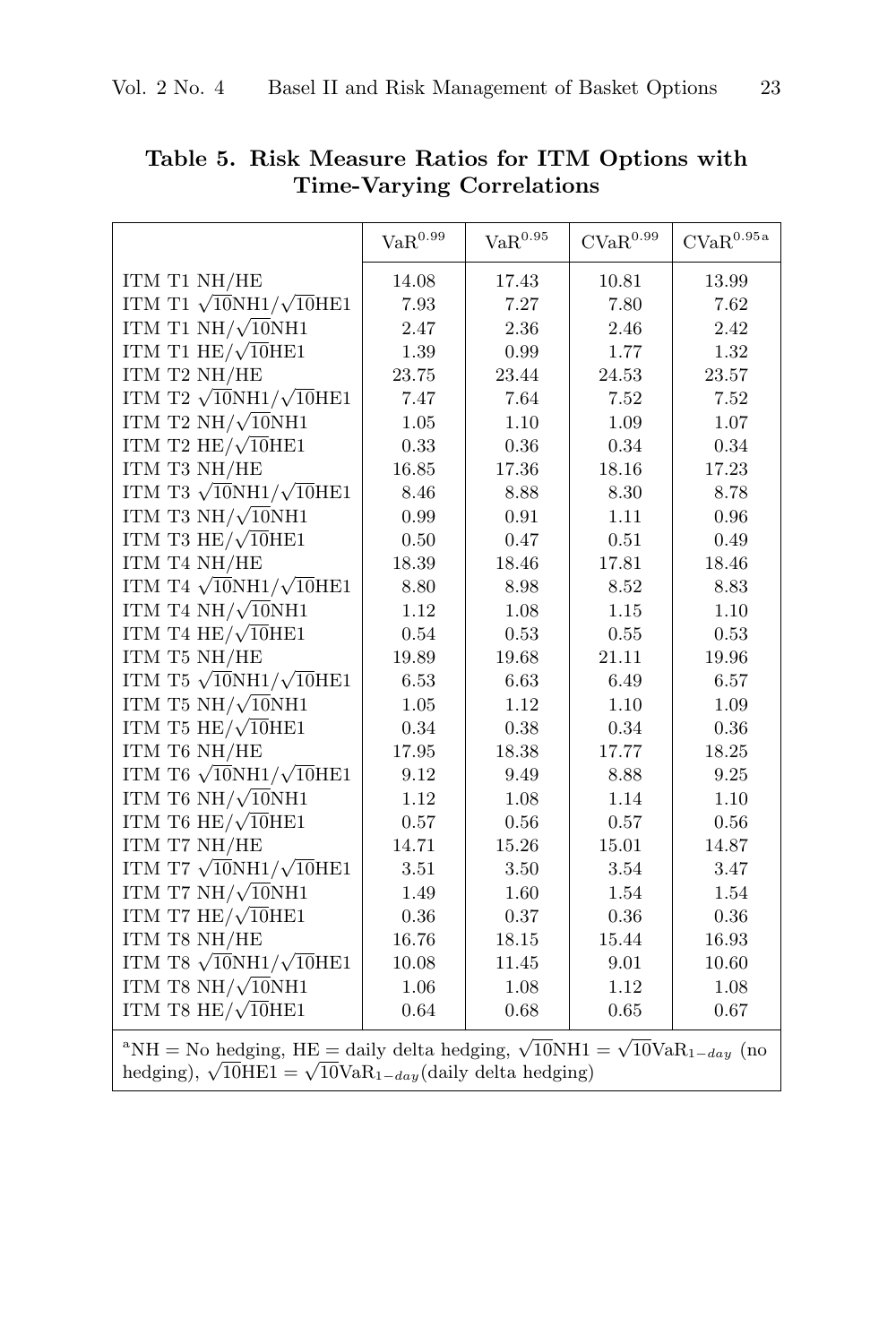as shown by the no-hedge-to-hedge ratios in table 5. Hence, delta hedging of the basket option is more effective in reducing the risk of potential loss when the correlation jump does not occur within the VaR horizon of ten days. The mean and standard deviation of the initial option prices are nearly the same for T1 and T2, as well as for T3 and T4. Therefore, stress testing is quite important, since the valuation of the option does not show any of these differences in the potential loss of the position.

#### 4.2.2 Correlation Regime Switches

The correlation term structure T5 has initially highly negative (constant) correlations but shifts upward in the second half of the life of the option. For the unhedged ITM and ATM option, a jump near expiration  $(T2)$  is riskier than a correlation shift  $(T5)$ , although the jump only lasts for five days (see the risk measures in table 4).

Due to the relatively high hedge effectiveness of T2 for the ITM option compared with T5 (i.e., high no-hedge-to-hedge ratios), the (C)VaR estimates show that the potential loss of a jump near expiration is lower than a correlation shift for the hedged ITM option. For the hedged ATM option, the no-hedge-to-hedge ratios of T2 and T5 are comparable, and a jump near expiration still has a higher potential loss than a correlation shift for negative correlations. Regarding the OTM option, a correlation shift is riskier than a jump near expiration when no hedging is applied, and this also holds for the hedged option according to the  $\rm(C)VaR$  estimates at the 5 percent significance level.

The risk measures do not differ largely between T4 and T6, which are correlation term structures with initially positive correlations and, respectively, a correlation jump and shift downward. The hedge effectiveness is much larger for T6 than for T5 in case of ATM and OTM options in terms of higher no-hedge-to-hedge ratios of risk measures.

#### 4.2.3 Affine Correlation Term Structures

The linear increase and decrease of, respectively, correlations T7 and T8 have cumulative correlation of zero, which corresponds to C5. For C5, T7, and T8, the initial option prices have very similar mean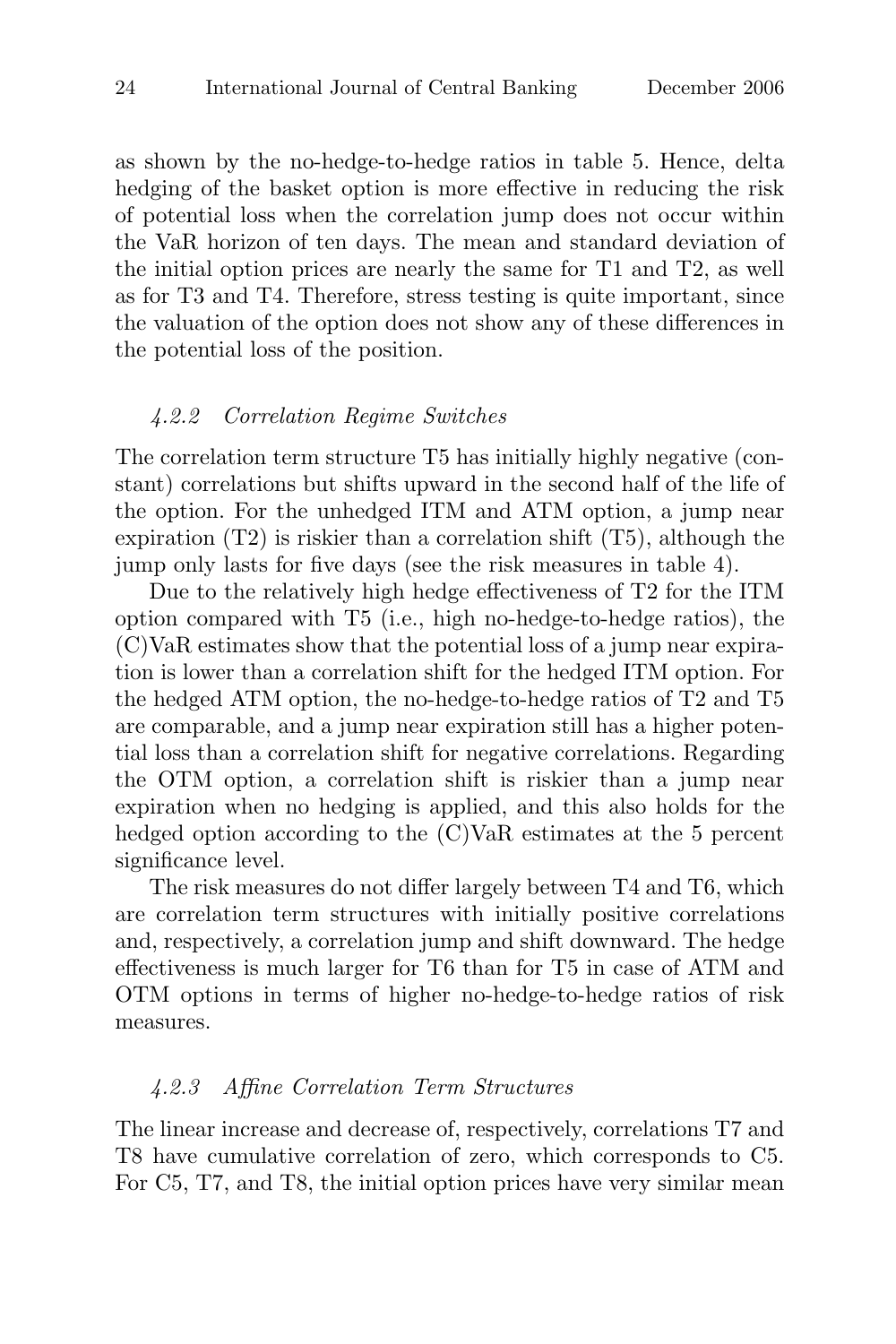and standard deviations. The unhedged (C)VaR results of T7 are much lower than those of C5, but T8 shows relatively higher risk of potential loss. However, the hedge effectiveness of T8 is relatively higher than for T7, as shown by the higher no-hedge-to-hedge ratios for T8. During bull markets, the correlations could decline; during bear markets or crisis, correlations often increase. Although the unhedged basket option is riskier for declining correlations (e.g., bull markets) in terms of higher potential loss estimates, the daily delta hedge is much more effective in reducing risk than for increasing correlations (e.g., bear markets).

#### 4.2.4 Risk Measures and the Square-Root-of-Time Rule

When comparing the ten-day VaR to the ten-day CVaR, the results in table 4 show that the difference in the risk measures can be quite large. For example, the potential loss indicated by the  $CVaR^{0.99}$  is more than 40 percent larger than by the  $VaR<sup>0.99</sup>$  for the hedged ITM option with correlation term structure T1. For the other term structures the difference is less pronounced but can still be substantial, especially at the 5 percent significance level. Therefore, it is advisable to look at both the VaR and CVaR estimates, since the CVaR could provide additional information on the risk exposure.

Many market practitioners use the square-root-of-time rule. Previously, the VaR and CVaR results for constant correlations have shown that the square-root-of-time rule provides reasonable estimates for the unhedged basket option. To my knowledge, there is not much evidence in the literature on how the square-root-of-time rule for VaR and CVaR performs for basket options if the correlation term structure is time varying. In this paper, simulation results show that the square-root-of-time rule (C)VaR estimates substantially underestimate the ten-day (C)VaR for the unhedged option with time-varying correlation term structures as shown in table 4. This underestimation is relatively severe for the cases T1 and T7, where the negative correlation between the underlying assets suddenly increases (as is often observed in financial crises). If the correlations at the first day of the VaR horizon are highly negative, then the VaR given by the square-root-of-time rule is computed based on this negative value and thus neglects the fact that the correlations increase over time.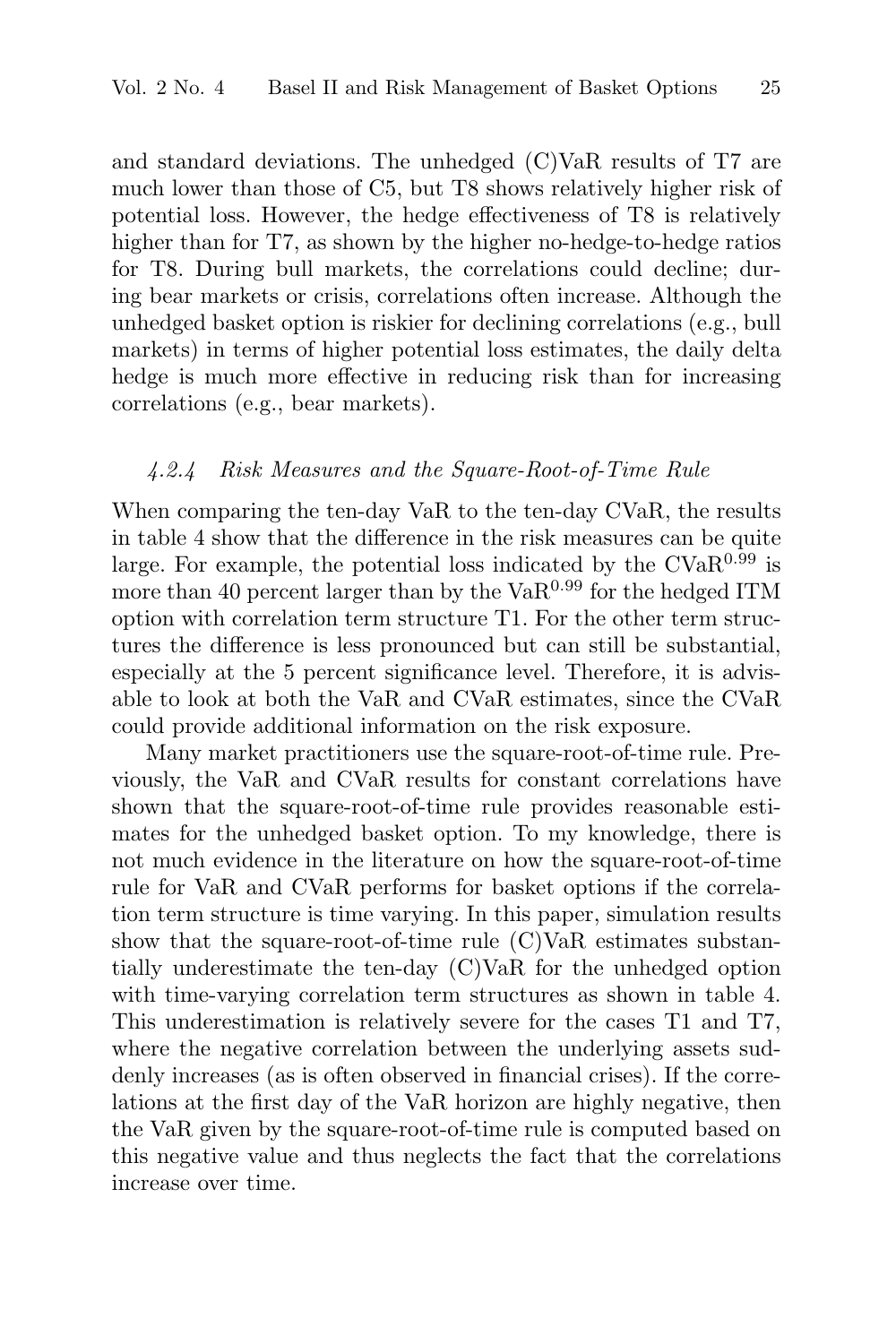The ratio  $\gamma$  of the ten-day VaR<sup>0.99</sup> to the square-root-of-time rule estimate is given in table 3 for the constant correlations and in table 5 for time-varying correlation term structures. The minimum of the stress factor  $k$  is 3, and in table 3 it is shown that the  $\gamma$  from our VaR results for the constant correlation specification do not exceed 3 for all constant correlation values and moneyness levels. The underestimation of the unhedged ten-day VaR by the square-root-of-time rule stays well below a factor of 1.5 for constant correlations. The results in table 5 show that the underestimation is much more severe for time-varying correlations, where the unhedged ten-day  $VaR<sup>0.99</sup>$  for T1 is underestimated with a factor of 2.47 for the unhedged ITM option and increases to 4.08 for the OTM option, thus even violating the minimum stress factor  $k$  of 3.

The performance of the square-root-of-time rule is worse for the hedged option, as can be seen in table 5. Depending on the difference between the hedge effectiveness for the one-day and ten-day horizon, the square-root-of-time rule could lead to either severe underestimation or overestimation of the ten-day (C)VaR. For example, the no-hedge-to-hedge ratios for the ten-day  $VaR<sup>0.99</sup>$  and the scaled oneday  $VaR<sup>0.99</sup>$  are, respectively, 14.08 and 7.93 for T1 in table 5. The T1 results for the unhedged ITM option show an underestimation of the ten-day  $VaR<sup>0.99</sup>$  by the square-root-of-time rule, and this also holds for the ten-day  $VaR<sup>0.99</sup>$  of the hedged option. For T7, the nohedge-to-hedge ratios of the ten-day  $VaR<sup>0.99</sup>$  and the scaled one-day  $VaR<sup>0.99</sup>$  are, respectively, 14.71 and 3.51. Hence, the hedge effectiveness for the T7 scaled one-day  $VaR^{0.99}$  is relatively much lower than for the ten-day  $VaR<sup>0.99</sup>$  in the case of T1. The hedged tenday  $VaR<sup>0.99</sup>$  shows that the risk of potential loss for T1 is much larger than for T7, but the relatively low hedge effectiveness for the one-day horizon of T7 leads to the result that the scaled one-day  $VaR<sup>0.99</sup>$  of T7 is twice as large as the same risk measure for T1. Thus, the square-root-of-time rule leads to an overestimation of the T7 ten-day (C)VaR for the hedged option due to this large difference in hedge effectiveness between the one-day and ten-day horizon. The ten-day  $VaR<sup>0.99</sup>$  is also overestimated by the square-root-of-time rule for many other time-varying correlation term structures for the hedged option.

Since the performance of the square-root-of-time rule for hedged options is very sensitive to the hedge effectiveness, the minimum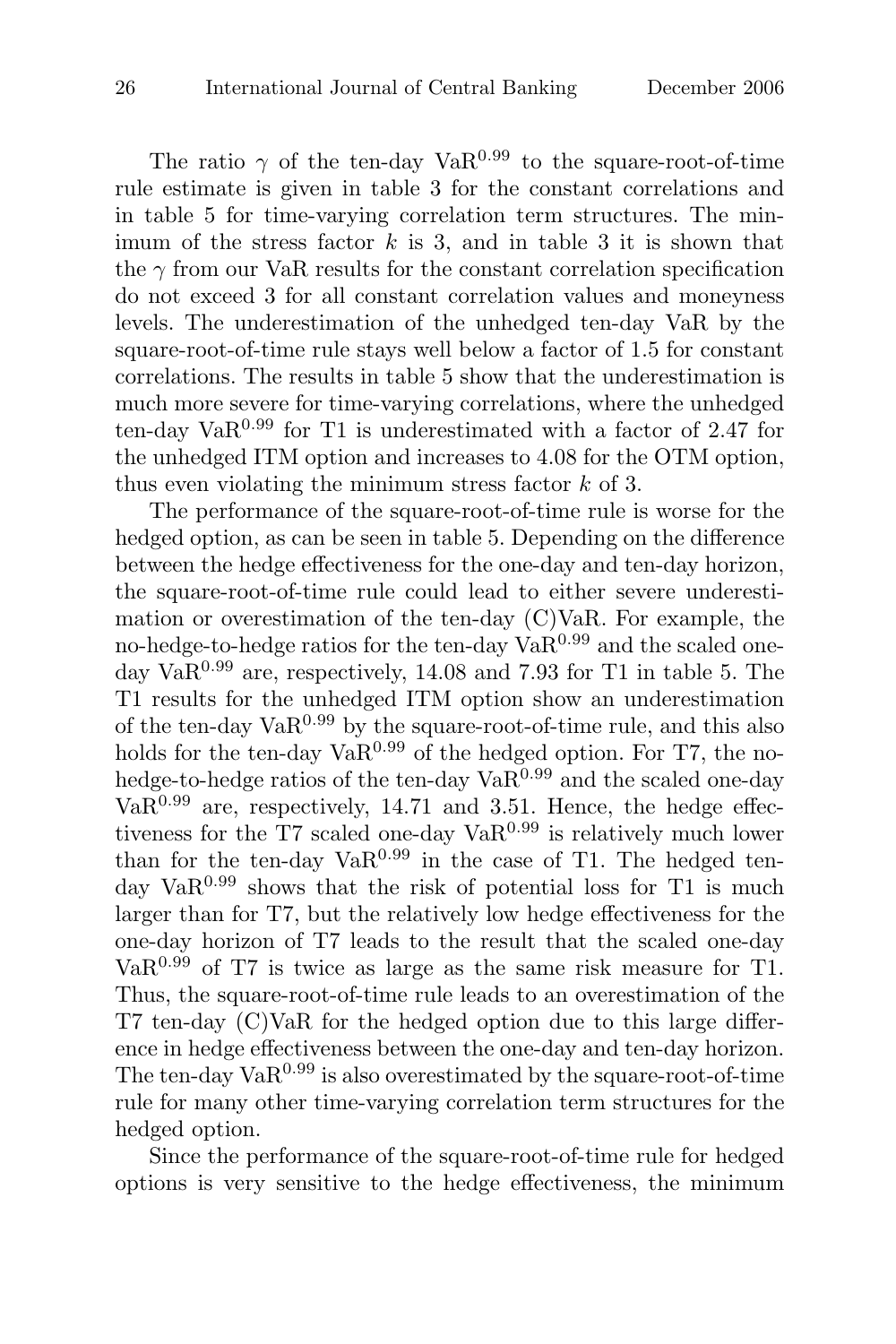stress factor is likely to be violated in situations where hedging becomes relatively difficult—for example, for options that are outof-the-money or near expiration. Hence, the square-root-of-time rule applied to a one-day (C)VaR to obtain a ten-day (C)VaR appears to be inadequate for time-varying correlation term structures, even in this simplified and ideal simulation environment.

# 4.3 Time Scaling for Time-Varying Correlations

So, the square-root-of-time rule gives reasonable results for unhedged VaR estimates in case of constant correlations but does not perform well for the hedged option and is highly dependent on the hedge effectiveness over different horizons. For time-varying correlations, the square-root-of-time rule can lead to serious under- and overestimation of the ten-day  $VaR<sup>0.99</sup>$ . Therefore, this section examines whether there is another scaling horizon adequate enough to account for the time-varying correlation term structure such that the underor overestimation by the square-root-of-time rule remains within 10 percent of the ten-day  $VaR<sup>0.99</sup>$ . The square-root-of-time rule has been examined for the horizon of ten days with the following scalings of  $\sqrt{10/j} \times \text{VaR}_{i-day}$  for  $j = 1, ..., 10$  to see whether any type of scaling is valid. The results show that for correlation term structures with initially positive correlations  $(T3, T4, T6, \text{ and } T8)$ , the squareroot-of-time rule by scaling the one-day VaR is still reasonable for  $j$  of 7 or higher for both hedged and unhedged options.<sup>3</sup> However, the results for the correlation term structures with initially negative correlations (T1, T2, T5, and T7) show that the  $\gamma$ 's become close to a value of 1 only for a scaling of j of 9 or more in most cases of the hedged option position. Hence, the scaling of the VaR can only be applied for a time horizon of one to three days in the future for the cases considered here.

# 4.4 Multivariate Baskets with Time-Varying Correlations

The simulation study in this paper considers a basket option with two underlying assets for simplicity, since there is only one correlation term structure involved in the analysis. However, in practice,

<sup>3</sup>Results available by request.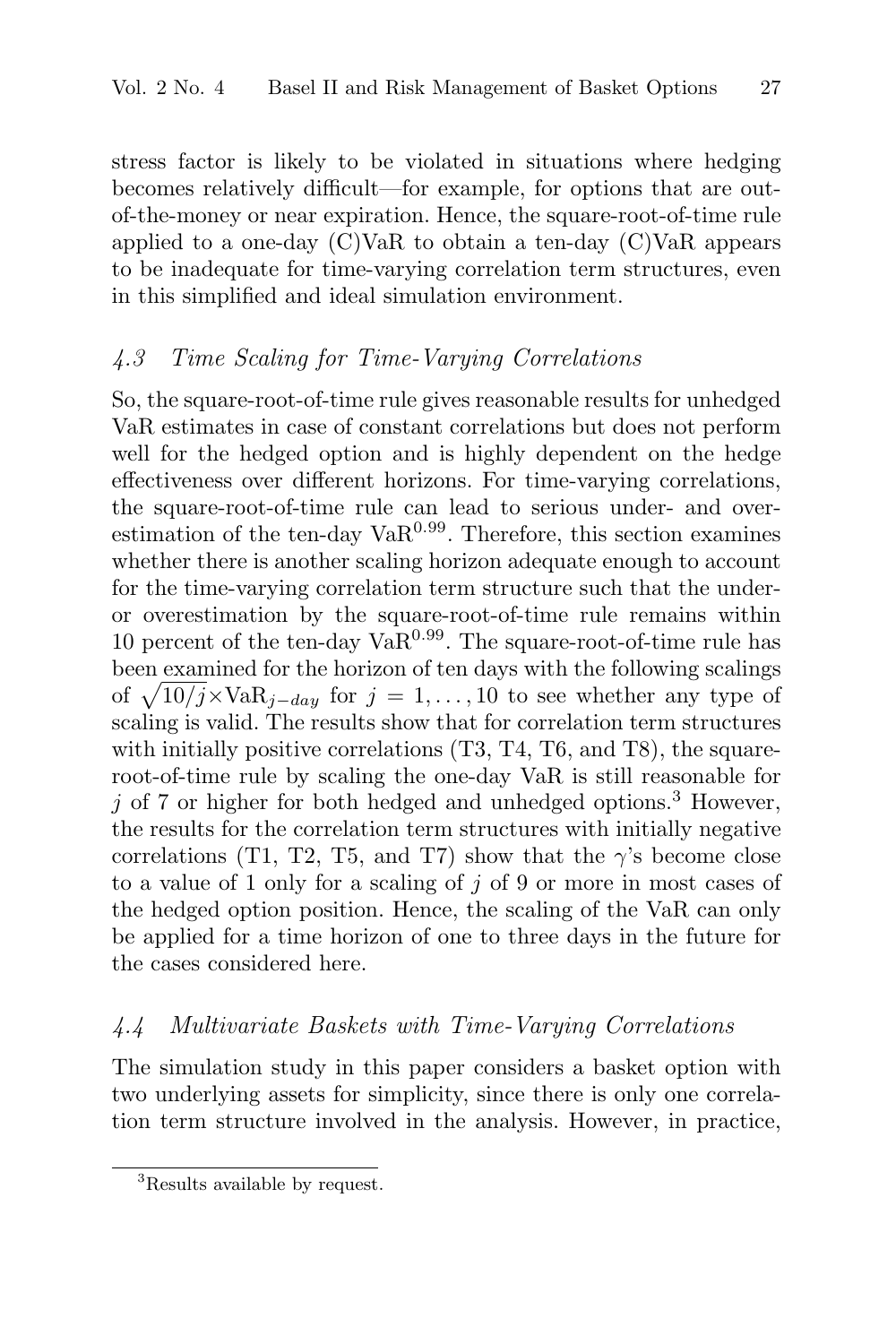basket options are often traded on baskets consisting of more than two assets. Longin and Solnik (2001) find that during bear markets, two assets can become increasingly correlated, whereas these assets might have lower correlations in other market conditions. If many assets simultaneously become highly correlated during financial crises, not only do the pairwise correlations have an effect on a basket option on multiple assets, but an interaction effect between different correlation term structures could also exist. According to Fengler and Schwendner (2004), multiple assets in a basket can provide a diversification effect but could also introduce additional risks of unknown correlations, and as correlations between assets rise, the diversification effect will be diminished.

If the purpose of including many assets in a basket is to benefit from a diversification effect, the portfolio of the selected underlying assets should have low correlations in normal market conditions. In that case, the results in this paper for the correlation term structures with initially low correlations (such as T1, T2) are likely to be more relevant to basket options in practice than the other specifications considered. Moreover, the hedging of the basket options with many assets could be much more difficult. Since the performance of the square-root-of-time rule is highly dependent on the hedge effectiveness, this can have a negative impact on the accuracy of the scaled one-day VaR estimates as an approximation for the ten-day VaR. The basket option does not only react to changes in one correlation term structure as in the case of two assets, but will also react to changes in  $\frac{1}{2}N(N-1)$  different correlation term structures and possibly to interaction effects between these correlation term structures for N assets  $(N > 2)$ . To what extent opposite correlation movements in the basket will offset each other will also depend on the relative importance (i.e., basket weights) of the corresponding assets in the basket. A more detailed analysis of high-dimensional basket options is beyond the scope of this study and is left for further research.

#### **5. Conclusions**

The purpose of this paper is to analyze the effect of time-varying correlation term structures on pricing and hedging of basket options as well as on the risk measures VaR and CVaR. First, the benchmark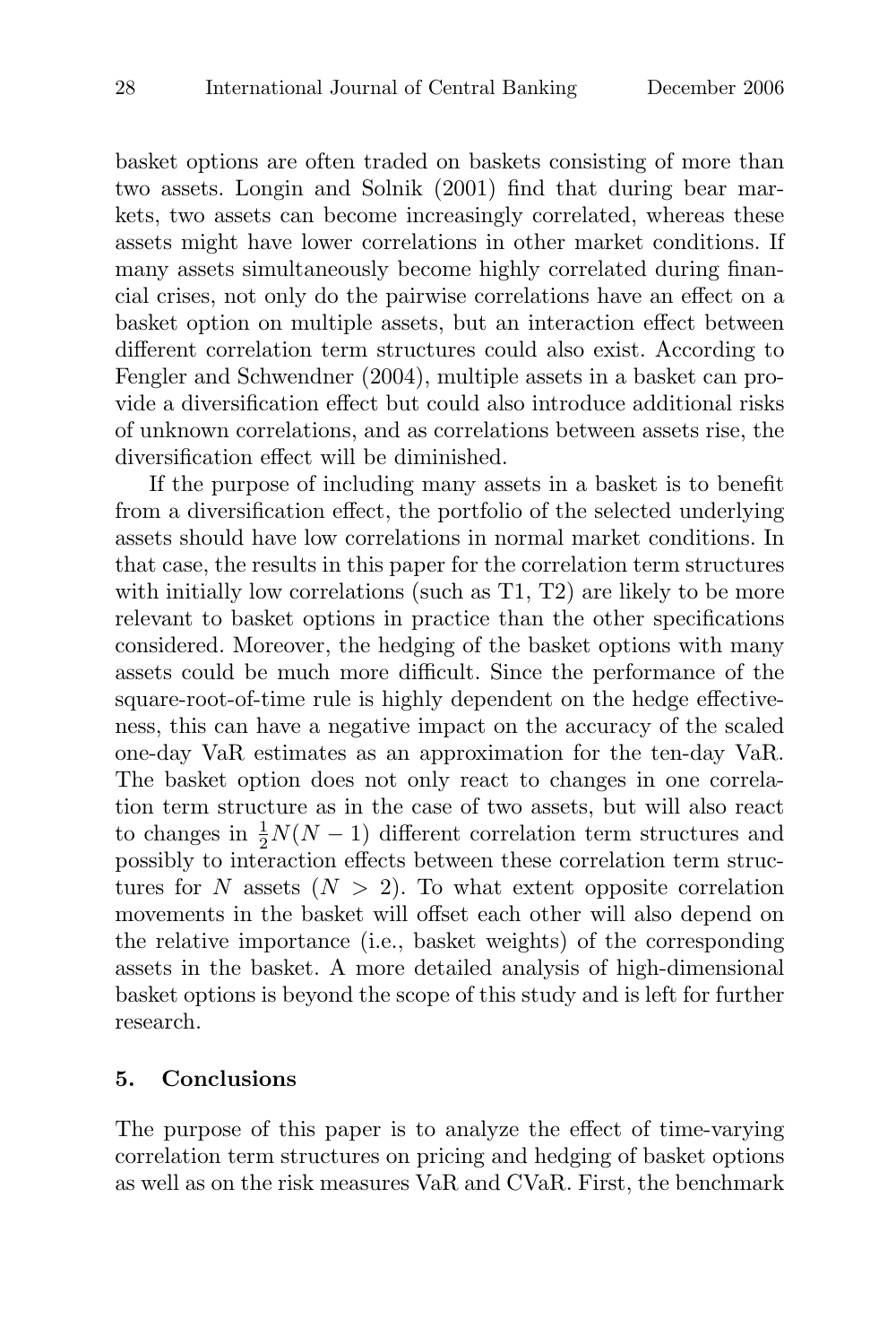with constant correlations has been used to examine the effect of the sign and size of correlations, and the results are as follows. A surprising result is that basket options on a well-diversified portfolio of assets (i.e., negatively correlated assets) are relatively much more sensitive to correlation changes than on a positively correlated portfolio of assets. This implies that sudden changes in the financial markets can lead to large losses for a basket option with well-diversified assets, which cannot be captured by the VaR when using the squareroot-of-time rule. The ATM and OTM basket option prices react asymmetrically to positive and negative correlation changes, where a change in negative correlations has a higher impact on the option price than a change in positive correlations of the same magnitude. As a result, the corresponding VaR and CVaR estimates are also more sensitive to changes in negative correlations. The option price of a far ITM option does not differ largely for different correlation values. However, the risk measures of the far ITM basket show that the risk of potential loss increases substantially as the correlation increases. Thus, the risk of potential loss of basket options cannot be entirely captured by the value of the option, but extensive stress testing is needed to reveal these risks.

Second, dynamic delta hedging can reduce the VaR substantially. The specific type of time variation of the correlation term structure is essential to the effectiveness of the dynamic delta hedge of the basket option. Hence, one cannot use the average constant correlation for the computation of the VaR of a hedged basket option with time-varying correlations. Thus, the time of occurrence of a jump during the life of the option is very relevant for the risk of potential loss, even though the basket option payoff is based on the value of the underlying assets at the time of the expiration.

Third, the CVaR can differ from the VaR estimates substantially, especially for the time-varying negative correlations with a jump at the start of the option life and for estimates at the 5 percent significance level. Therefore, providing VaR estimates might not be sufficient, and the coherent measure CVaR can give the additional information needed in certain market conditions.

Finally, the square-root-of-time rule leads to underestimation of the unhedged ten-day VaR in most cases considered, but the underestimation ratio still remains below the regulatory stress factor minimum of 3 for constant correlation term structure. The scaled one-day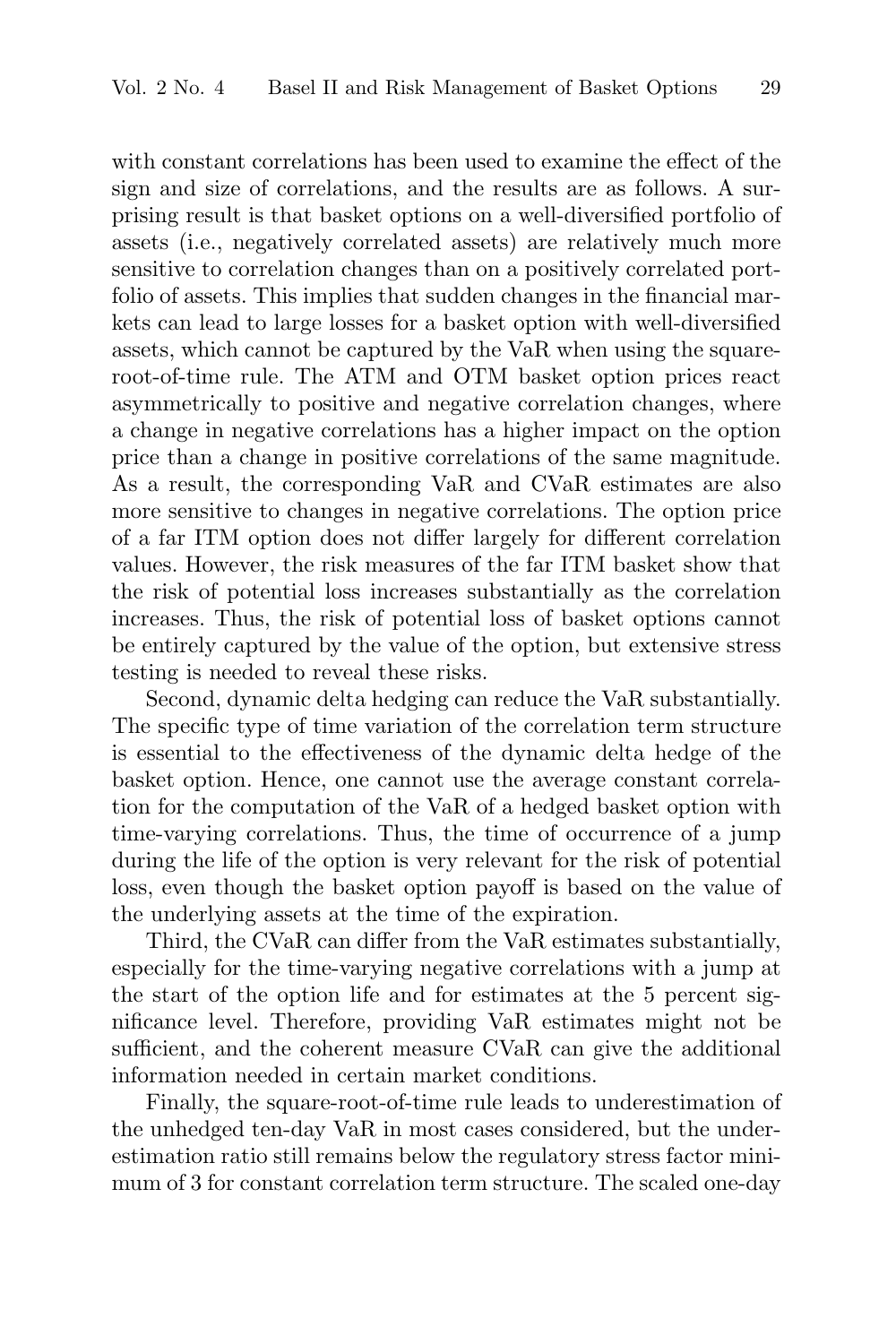VaR can deviate heavily from the ten-day VaR for the hedged option when the difference in the hedge effectiveness for the one-day and ten-day horizon is large. The square-root-of-time rule performs relatively well for unhedged ITM basket options. However, applying the square-root-of-time rule can lead to large deviations from the ten-day VaR for (un)hedged ATM and OTM options. In general, the estimates do not improve very much by using different scaling horizons, unless the scaling is applied for a square-root-of-time factor close to 1. In these cases, stress testing is much more important for determining an accurate VaR estimate.

## **References**

- Artzner, P., F. Delbaen, J. M. Eber, and D. Heath. 1999. "Coherent Measures of Risk." *Mathematical Finance* 9 (3): 203-28.
- Bank for International Settlements. 2005. "International Convergence of Capital Measurement and Capital Standards: A Revised Framework." Technical Report (November).
- Bennett, M. N., and J. E. Kennedy. 2004. "Quanto Pricing with Copulas." Journal of Derivatives (Fall):26–45.
- Brigo, D., F. Mercurio, F. Rapisarda, and R. Scotti. 2004. "Approximated Moment-Matching Dynamics for Basket-Options Simulation. Quantitative Finance  $4(1)$ : 1–16.
- Curran, M. 1994. "Valuing Asian and Portfolio Options by Conditioning on the Geometric Mean Price." Management Science 40 (12): 1705–11.
- Dammers, C. R., and R. N. McCauley. 2006. "Basket Weaving: The Euromarket Experience with Basket Currency Bonds." BIS Quarterly Review (March).
- Danielsson, J., and J. P. Zigrand. 2005. "On Time-Scaling of Risk and the Square-Root-of-Time Rule." Working Paper, available at www.riskresearch.org.
- Deelstra, G., J. Liinev, and M. Vanmaele. 2004. "Pricing of Arithmetic Basket Options by Conditioning." Insurance, Mathematics and Economics 34 (1): 55–77.
- Diebold, F. X., A. Hickman, A. Inoue, and T. Schuermann. 1997. "Converting 1-Day Volatility to h-Day Volatility: Scaling by Root-h Is Worse than You Think." Wharton Working Paper Series, No. 97-34.